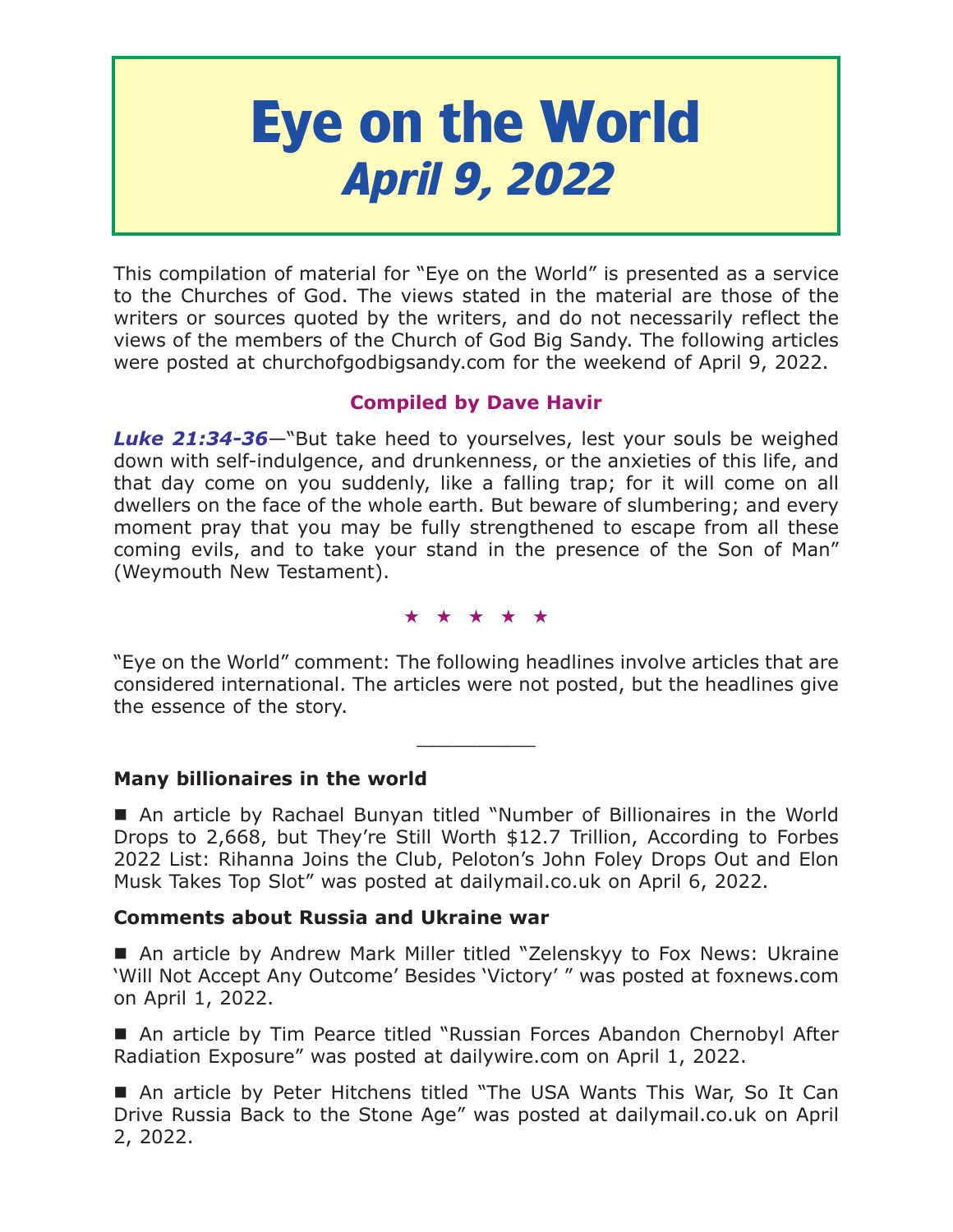■ An article by Patrick Goodenough titled "In Historic 93-24 Vote, UN Suspends Russia From Human Rights Council" was posted at cnsnews.com on April 7, 2022.

An article by Vasco Cotovio, Frederik Pleitgen, Byron Blunt and Daria Markina titled "Russian Troops Leave Behind Trail of Dead Civilians, Flattened Apartment Blocks and V Signs in Ukraine's Borodyanka" was posted at cnn.com on April 6, 2022.

 A Reuters article by Sergiy Karazy titled "Borodyanka Razed: Ukraine's Zelenskiy Says Situation 'More Dreadful' Than Bucha" was posted at reuters. com on April 8, 2022.

■ An article by Samantha Lock, Maanvi Singh, Joanna Walters, Leonie Chao-Fung and Martin Belam titled "Ukraine Braces for a Renewed Russian Offensive on Its Eastern Front" was posted at theguardian.com on April 8, 2022.

#### **Comments about NATO**

■ Looking back to March 2022, an article by Phil McCausland titled "Baltics Fear NATO Membership Isn't Sufficient to Protect Against Russia" was posted at nbcnews.com on March 31, 2022.

 An article by Sophia Ankel titled "Merkel Said She Stands by Her 2008 Decision to Block Ukraine's NATO Bid After Zelenskyy Blamed Her for War Atrocities" was posted at businessinsider.com on April 5, 2022.

■ An article by Huileng Tan titled "Germany Is Under Pressure to Ban Russian Natural Gas, but Deutsche Bank's CEO Says Cutting Supply Would Send the Country Into a 'Virtually Unavoidable' Recession" was posted at businessinsider.com on April 5, 2022.

■ An article by Kurt Zindulka titled "Czech Republic Becomes First NATO Country to Ship Tanks to Ukraine" was posted at breitbart.com on April 6, 2022.

## **Ukrainian and Russian refugees**

■ An article by Joanna Kakissis titled "Krakow, Poland's Second-Largest City, Strains to Accommodate Ukrainian Refugees" was posted at npr.org on April 6, 2022.

 An article by Francesca Street titled "Ukrainian Refugees Housed on a Cruise Ship in Rotterdam" was posted at cnn.com on April 7, 2022.

## **Sanctions against Russia**

■ An article by Staff titled "Putin May Collect \$321 Billion Windfall If Oil and Gas Keep Flowing" was posted at bloomberg.com on April 1, 2022.

■ An article by Jonathan Vanian titled "Vladimir Putin's Office Is Relying on Technology He Stifled for Years to Bypass the Sanctions He Brought on Russia" was posted at fortune.com on April 4, 2022.

■ An article by Tierney Sneed titled "U.S Justice Department Unveils Charges Against Russian Oligarch for Sanctions Violations" was posted at cnn.com on April 6, 2022.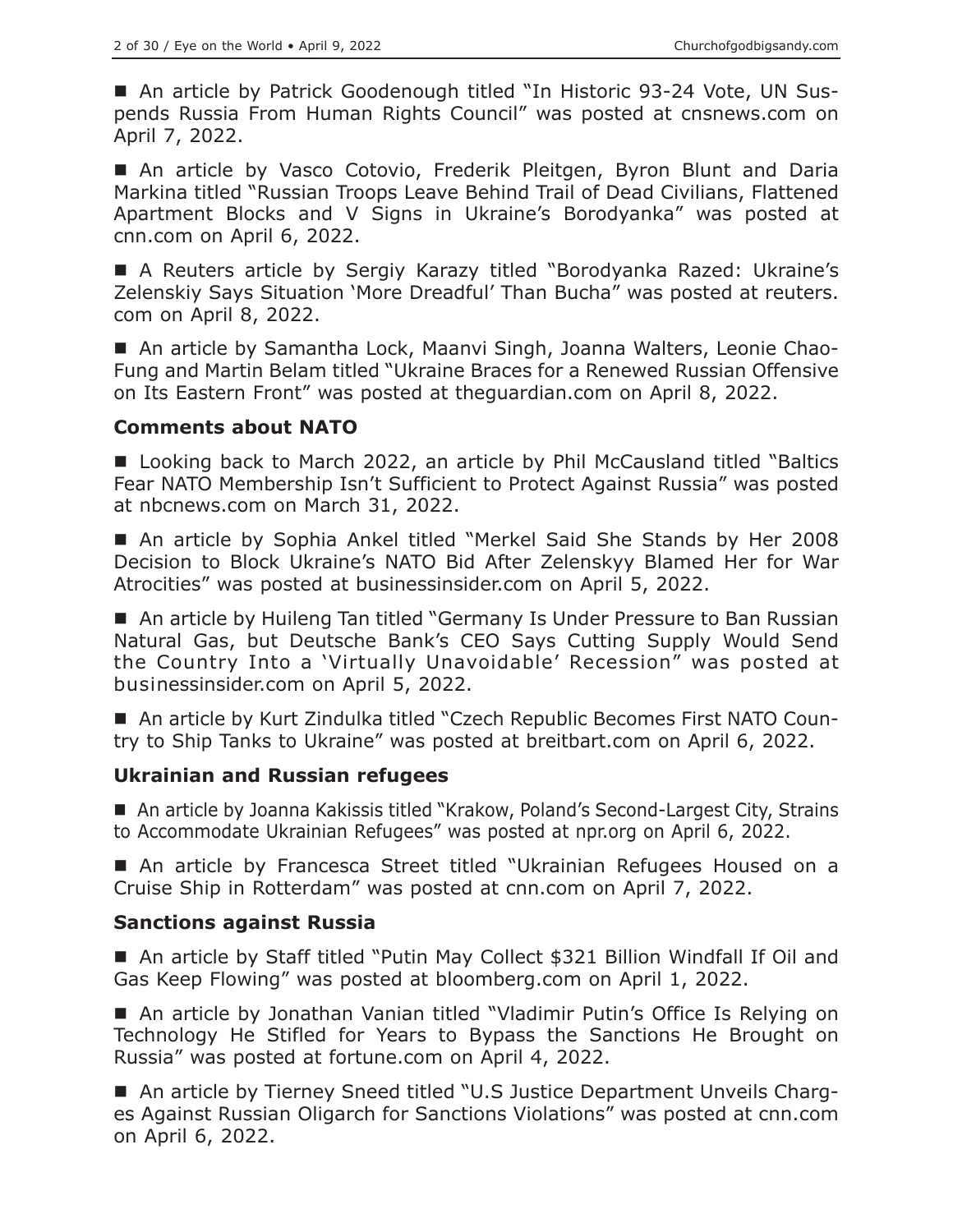■ An article by Jared Malsin and Elvan Kivilcim titled "Russians Pour Money Into Turkey" was posted at wsj.com on April 7, 2022.

■ A Reuters article by Alasdair Pal and Mohamed Junayd titled "[Republic of] Maldives Shelters Sanctioned Russian Billionaires' Yachts" was posted at reuters.com on April 7, 2022.

■ An article by Sydney Maki titled "Mocked as 'Rubble' by Biden, Russia's Ruble Roars Back" was posted at bloomberg.com on April 7, 2022.

## **Comments about Russia and China**

 An article titled "Don't Underestimate Xi Jinping's Bond With Vladimir Putin" was posted at economist.com on April 8, 2022.

## **Comments about China**

■ A Reuters article by Martin Quin Pollard titled "China Warns U.S. Against House Speaker Pelosi Visiting Taiwan" was posted at reuters.com on April 7, 2022.

## **Comments about Israel**

■ An article by Yhuda Levi titled "Israel's Political Crisis: Bennett Government Coalition Loses Majority As Whip Idit Silman Resigns" was posted at dailywire. com on April 6, 2022.

■ An article by Joel B. Pollak titled "Netanyahu Eyes Comeback as Bennett's Government Loses Majority" was posted at breitbart.com on April 6, 2022.

■ An article by Anna Ahronheim and Tzvi Joffre titled "After Night-Long Manhunt, Tel Aviv Terrorist Found, Killed by Security Forces" was posted at jpost.com on April 7, 2022.

## **Comments about Iran**

■ An article by Rob Crilly titled "Now Democrats Warn Biden That Giving Iran a New Nuclear Deal Will Help Them 'Pour Millions' Into Terrorism That Could End Up Killing Americans" was posted at dailymail.co.uk on April 6, 2022.

 An article by Omri Nahmias titled "Blinken Not Overly Optimistic With the Prospects of Iran Nuclear Deal" was posted at jpost.com on April 6, 2022.

 An article by Staff titled "U.S. Military Chief [Mark Milley] Opposes Terror Delisting for Iran's Quds Force" was posted at timesofisrael.com on April 7, 2022.

## **International covid news**

■ An article by Cheryl Teh titled "Shanghai Is Flying Drones Over Districts to Tell Citizens Under Lockdown to 'Curb Your Soul's Desire for Freedom' and Comply With Covid-19 Restrictions" was posted at businessinsider.com on April 6, 2022.

■ An article by Yang Jie titled "Manufacturers Grind to a Halt in China as Covid Lockdowns Expand" was posted at wsj.com on April 7, 2022.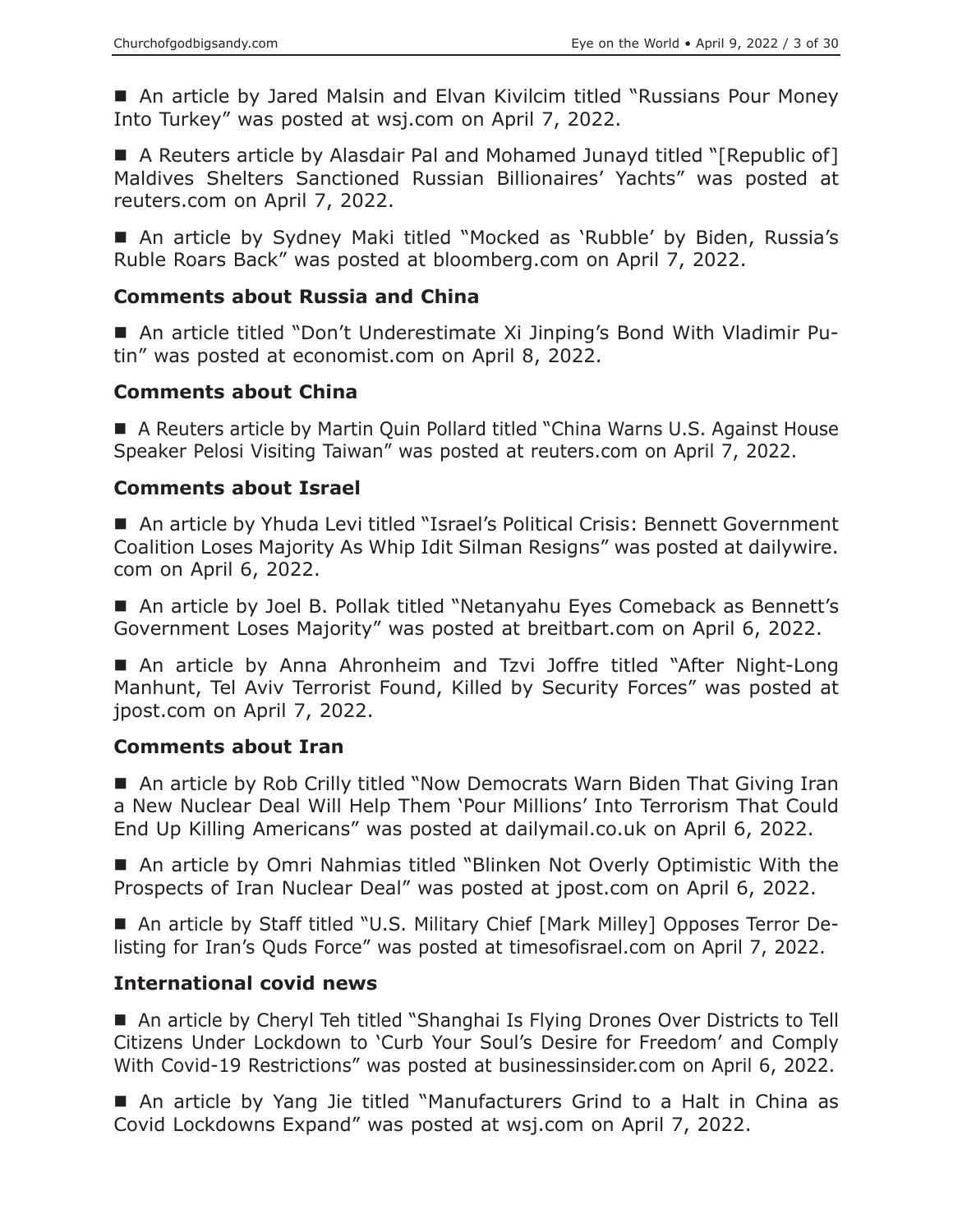A Reuters article by Brenda Goh, Roxanne Liu and David Stanway titled "Shanghai Widens Covid Testing as Other Chinese Cities Impose Curbs" was posted at reuters.com on April 8, 2022.

■ An article by Rhoda Kwan titled "Desperation Amid Food Shortages in Shanghai as Covid Lockdown Bites" was posted at theguardian.com on April 8, 2022.

■ An article by Joyu Wang titled "Shanghai to Open 50,000-Bed Makeshift Hospital as Covid Infections Climb" was posted at wsj.com on April 8, 2022.

■ An article by Alyssa Chen and Miyasha Nulimaimaiti titled "Covid Outbreak in Shanghai Has Dogs on Lockdown With Their Owners" was posted at nbcnews. com on April 8, 2022.

#### **International miscellaneous news**

■ An article by Warner Todd Huston titled "British Trans Cyclist Blocked From Women's Championship After Female Racers Threatened Boycott" was posted at breitbart.com on April 4, 2022.

 An article by Gabrielle Reyes titled "Nigeria: Sharia Court Sentences Atheist to 24 Years in Prison for Insulting Muhammad" was posted at breitbart. com on April 7, 2022.

■ An article titled "The Electric Car Market [in Australia] Heats Up" was posted at dnyuz.com on April 8, 2022.

#### ★★★★★

An article by Oliver North and David Goetsche titled "Biden's 'New World Order' " was posted at creators.com on April 5, 2022. Following is the article.

 $\overline{\phantom{a}}$  , where  $\overline{\phantom{a}}$ 

Yet no Washington or media elites tried to "walk back" Biden's "new world order" comment. Why? Because far-left globalists have been pressing for a new world order since 1940, when prolific British writer H.G. Wells published his nonfiction work, "The New World Order."

In it, Wells, author of "The War of The Worlds," advocated a "collectivist," scientifically planned, global government to protect "human rights." Today, the phrase "new world order" is code for a planet with no national boundaries, where the Green New Deal is global policy and a utopian, socialist, one-world government controls all.

On March 21, shortly before leaving for his NATO summit in Europe, President Joe Biden told the Business Roundtable about "a new world order out there, and we've got to lead it." Unlike so many of Biden's other jaw-dropping comments made before, during and after the summit, nobody raced to "clean up" or "correct" this one. White House, State Department and Pentagon officials and staffers tried to set the record straight about sending the 82nd Airborne into Ukraine, regime change in Russia and an "in-kind" response if Russia used chemical weapons against Ukraine, and other Biden gaffes.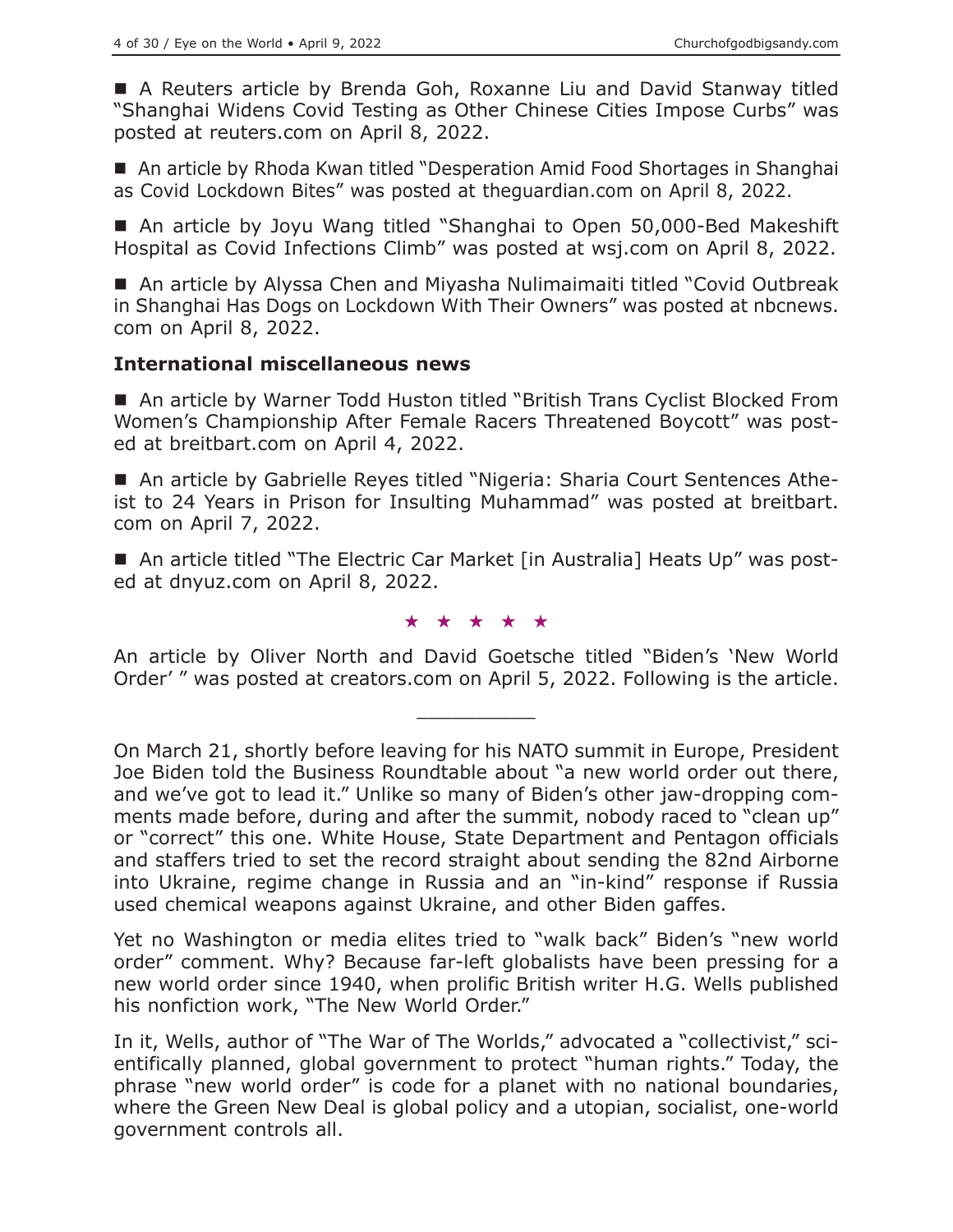The world may indeed be moving toward a new world order, but it's not the one Biden and his fellow leftists envision. Because of our president's ineptitude, weakness and feckless leadership, his new world order is one in which the United States is the big loser and our adversaries become the big winners.

By allowing himself to be controlled, manipulated and scripted by the far left, Biden's new world order is one where the U.S. suffers spiraling inflation, undependable, unaffordable energy, second-class status on the world stage, out-of-control crime, increasing racial discord, food shortages, supply chain tie-ups and millions of immigrants illegally flooding our country.

In Biden's new world order, our federal government will dictate whether Americans must foreswear fossil fuels while our "elites" fly around in private jets—without wearing masks. The Bidenistas apparently believe we will allow the left to pack the Supreme Court, federalize voting laws, eliminate the electoral college and—lest we forget—replace traditional energy sources with wind, solar and battery power. Do they really believe the eco-loons can control how hard the wind blows and how long the sun shines?

In the Biden new world order, the Peoples' Republic of China will remain ascendent in economic and military power. Through its global Belt and Road Initiative, the PRC will soon attain control over the world's most precious mineral resources and seize control over Taiwan's invaluable scientific microchip production.

Despite the genocide being perpetrated by Russia in Ukraine, Moscow still intends to use its fossil fuel to control Europe, facilitating a nuclear-armed Iran in threatening Israel, our Euro-allies and our homeland while preventing Ukraine from winning against Vladimir Putin. Biden's pusillanimous vision of a new world order should not be America's future. We can still turn our country around before it goes over the cliff behind our bumbling, cognitively impaired, ethically miasmic and timorous president. Preventing the Biden administration's dreams of a new world order from coming to fruition is still possible, but it will require a "regime change" in Washington.

Conservative patriots must retake the House of Representatives and Senate in November 2022 and the White House in 2024. But gaining power and exercising it decisively in America's best interests are two different propositions. Control of the House, Senate and White House must be exercised by strongwilled, determined patriots with the courage of Ukraine's freedom fighters—men and women who will stand up to biased media frauds who are lapdogs of the left, Big Tech ideologues and embedded bureaucrats. Can we do it? Stay tuned.

★★★★★

An article by Brownstone Research titled "It's Happening: Global Elites Plotting to Destroy Americans' Personal Wealth" was posted at breitbart.com on April 6, 2022. Following is the article.

As the world's economy emerges from the crisis caused by the pandemic, global elites have pushed for a "Great Reset." Brownstone Research founder

 $\overline{\phantom{a}}$  , where  $\overline{\phantom{a}}$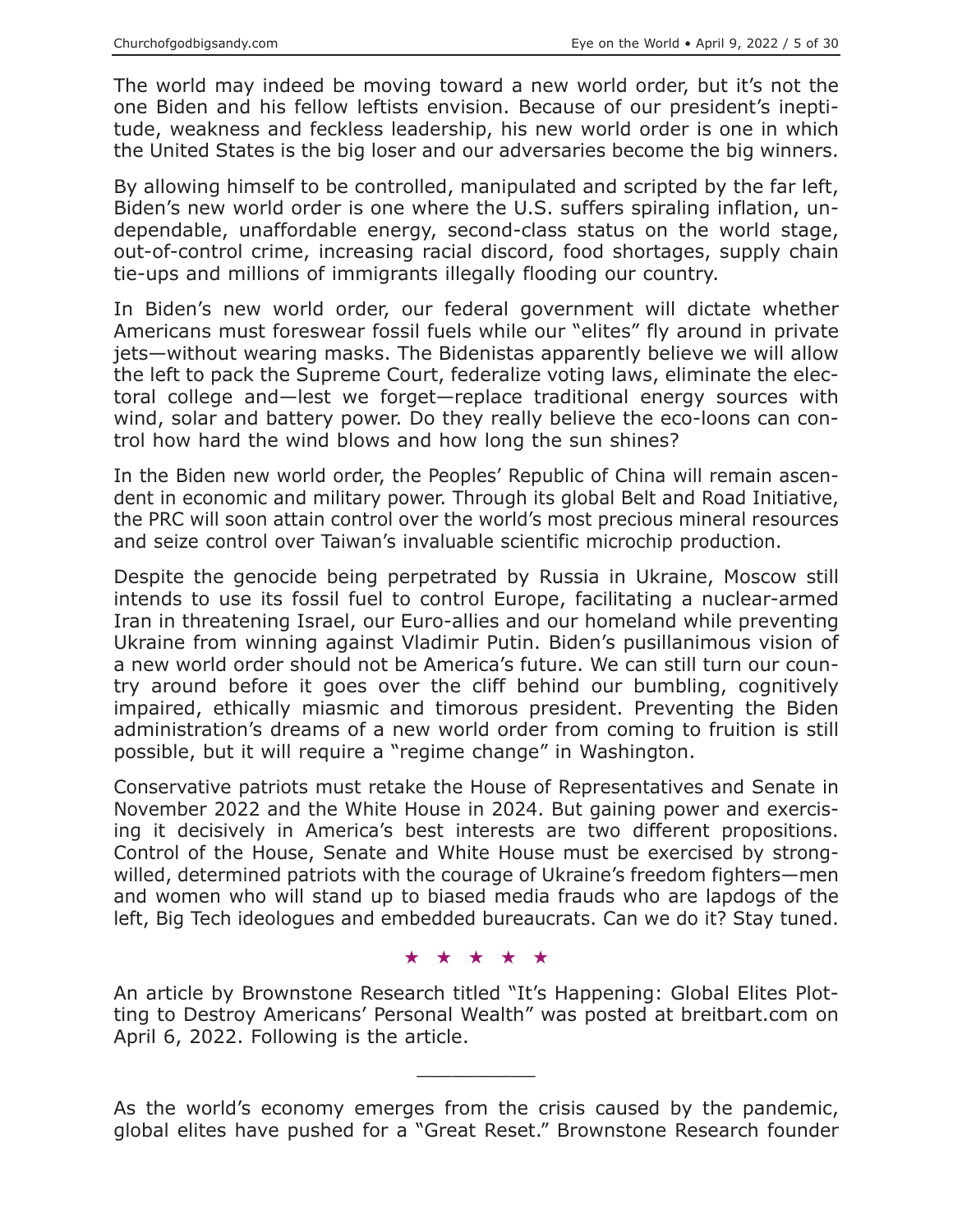Jeff Brown spoke with Breitbart News Editor-in-Chief Alex Marlow about the implications of this globalist vision for ordinary investors and how Brownstone Research's personalized "Great Reset Protection Plan" provides all the tools investors need to protect themselves against these destructive market forces.

Though the pandemic has pushed talk of the Great Reset into broader political discourse, Brown explained that the idea is much older. The phrase originated with Klaus Schwab, the founder and chairman of the World Economic Forum (WEF), in 2014. But, as Brown noted, "Philosophically, this has been going on for thousands of years."

"The powerful and the elites of the world have always tried to impose their will and signal their virtue to society obviously at their own benefit, not the benefit for the general population," Brown said.

However, he noted that the pandemic has only accelerated this globalist push, as governments and corporations have exercised unprecedented power over individuals.

Brown framed the Great Reset as part of the trend of "woke capitalism," which he described as "the corporate version of virtue signaling."

He explained that we can see the Great Reset in action in the corporate world's embrace of ESG investing, which stands for "Environmental, Social, and Governance."

"ESG is one the largest themes in the corporate world right now, as companies try to rebrand themselves," he said. "And it's all about money and perception in the sense that even large institutional funds on Wall Street are trying to reposition themselves as being good, raising trillions of dollars of funds only to be invested in ESG approved companies. And, of course, companies are excited to rebrand themselves so that they have access to that kind of capital and those types of investors."

"From my perspective, a very perverse loop is happening right now that is actually feeding into what those behind the Great Reset are trying to accomplish," Brown added.

"What is their goal? What is the objective for some of these global elites?" Marlow asked.

"Obviously it's almost always about money and power," Brown said. "By imposing controls, they can impose and control the flow of capital into places they see fit, not where we, as taxpayers or citizens, feel is appropriate. If you control the flows of money, obviously you can benefit. They have the added benefit in their eyes of being perceived to be doing good for the world and the perception that they know better about what's good for us and that they're steering things in the right direction."

"But this will absolutely exacerbate the types of inequalities and problems that we see around the world today, rather than solving them," Brown cautioned. "And the Great Reset, of course, always leaves out one key point: How is the world going to pay for all of these grand visions?"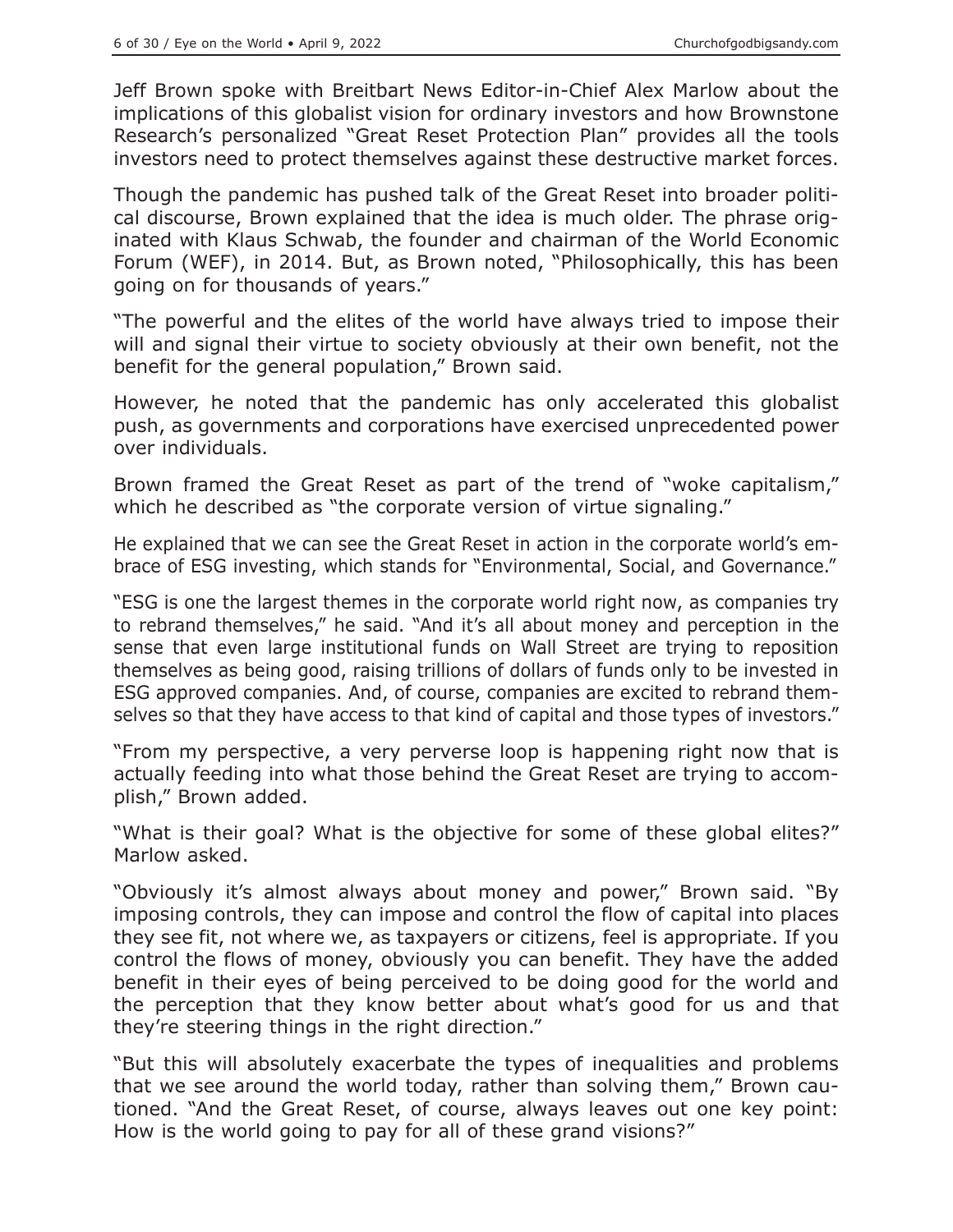"Do you know the answer?" Marlow asked.

"They're going to print a lot more money," Brown answered. "And what that means is the value of our dollars or our euros or our yen will be quickly devalued and depreciated over shorter periods of time."

"I know that if folks go over to JeffBrownReset.com, you give them a comprehensive plan on how to deal with this in their personal life," Marlow said. "What can we be doing to guard against this on an individual basis?"

"My overarching goal is to help normal investors protect against these types of things," Brown explained. "We try to stack the deck in favor of normal people and give them the same advantages, if not more, than the insiders on Wall Street. And any time we're living in these types of highly inflationary, very radical progressive monetary policy periods, things like fixed assets are important."

"If we outpace inflation, then our real return on investments will be greater than a government's ability to devalue the currency," he added. "So, what I really try to convey to my subscribers are investing in ways that can do exactly that—that can grow their assets at rates that are much faster than inflation."

#### ★★★★★

An article by Kurt Schlichter titled "Destroy Disney" was posted at townhall. com on April 7, 2022. Following is the article.

 $\overline{\phantom{a}}$  , where  $\overline{\phantom{a}}$ 

Nothing personal, but the Mouse must die. Oh wait, it is personal, especially for people with little kids who this giant corporation has targeted at the behest of the minority of blue-haired, nose-ringed strange-os in its employ. That Walt Disney is likely turning over in his cryogenic chamber beneath the Disneyland Castle is irrelevant. The man who created an American institution is gone, as is said American institution. It's now a global institution, and the America part is vastly outweighed by the Chi Com component. We used to trust Disney to take care of our kids, not take them over. Well, it made its choice, and it's time to make ours.

The Republicans must figuratively post Mickey's soon-to-be public domain head on a pike. This is what happens to corporations that cross us.

And cross us Disney did. It did not have to stick Donald's beak into Florida's fight to keep grooming perverts from messing with first graders' heads. But stick it did, mewling and howling about the unfairness of Ron DeSantis taking the bullseye off our little ones. It promised to use its power to change the law, not just by advocacy but with contributions and veiled threats to pack up and go.

To which Ron the Avenger replied, "Pack your Schiff."

DeSantis understands the use of power. He's got it. Disney thought it did. But what Disney really has is a vast array of special breaks that helped make it the hulking monopolistic monstrosity that it is today. Look at Disney World in Orlando, a zillion-dollar resort city made possible by a huge spate of special laws that effectively make it a government unto itself. And look at the copyright laws—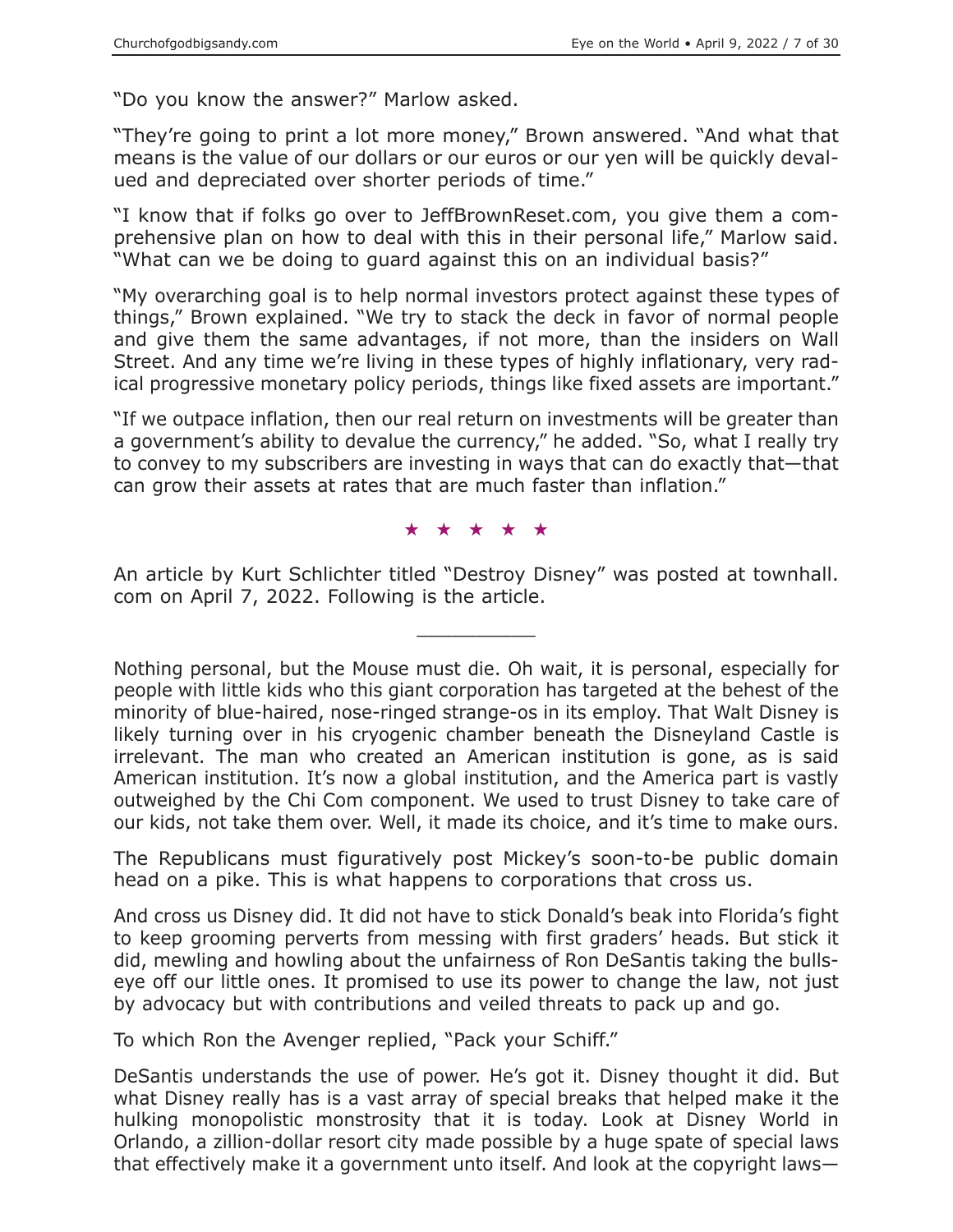Mickey should have fallen out of protection decades ago, but the expiration of the 1920s cartoon rodent IP just kept being pushed back by Congress. It is now going to be open season on Mickey in 2024 unless another extension gets granted.

It better not be.

Once, it was understandable, if a bit cronyish, that Disney got what it wanted from various governmental entities. Disney was, well, Disney. Disney World was a place Republican senators loved to take their grandkids to as much as anyone else. And if expanding copyright periods let them keep Mickey in the cage, sure. Disney was beloved. It was trusted. We all grew up on it.

And then Disney treated decades of trust like Pluto the dog treats a fire hydrant.

Disney used its power not for good but for evil. And, more specifically, to screw with us normal people who don't think sex pests should get free access to school kids. And then threaten us with its power.

No.

Not even.

DeSantis should strip Disney of its special bequests in Florida. It's not like Disney can move its city elsewhere. Congress should laugh Disney's lobbyists out of the Capitol when they come begging for a new copyright dispensation. And we should not be shy about letting Disney know why.

You screwed with us. Now you have to pay.

For too long, conservatives did the bidding of the big corporations. But until recently, the big corporations generally used their political power only to carve out special breaks and deals. That was kind of obnoxious, but we were not the target. Corporations rarely dared turn their power on us on social issues. That was the deal.

Then they broke the deal. They decided to take a side against us. Disney was not alone. Now even Oreo is trying to sell us cookies with creamy woke filling. Unacceptable. Now they must pay.

Some conservatives cry out about the unfairness of the government acting against a company for using its power to affect politics and the culture. But our power is through the government and the politicians we elect. We are not morally obligated to be powerless in order to satisfy ideological stickler's arbitrary dictates. Why does Disney get to use its power, but we cannot? How is that right or fair?

Now, the arrangement before was that we would not use our political power against companies, but also that companies like Disney would not use their power against us. Disney changed the rules. Why are we somehow obligated to pretend that never happened and that the old rules are still in effect?

Well, we aren't. While David French might not like it, we are never going to accept being told, "We are going to use our political and cultural power to promote the sexualization of children, but you are morally foreclosed by using the one tool you have to stop it."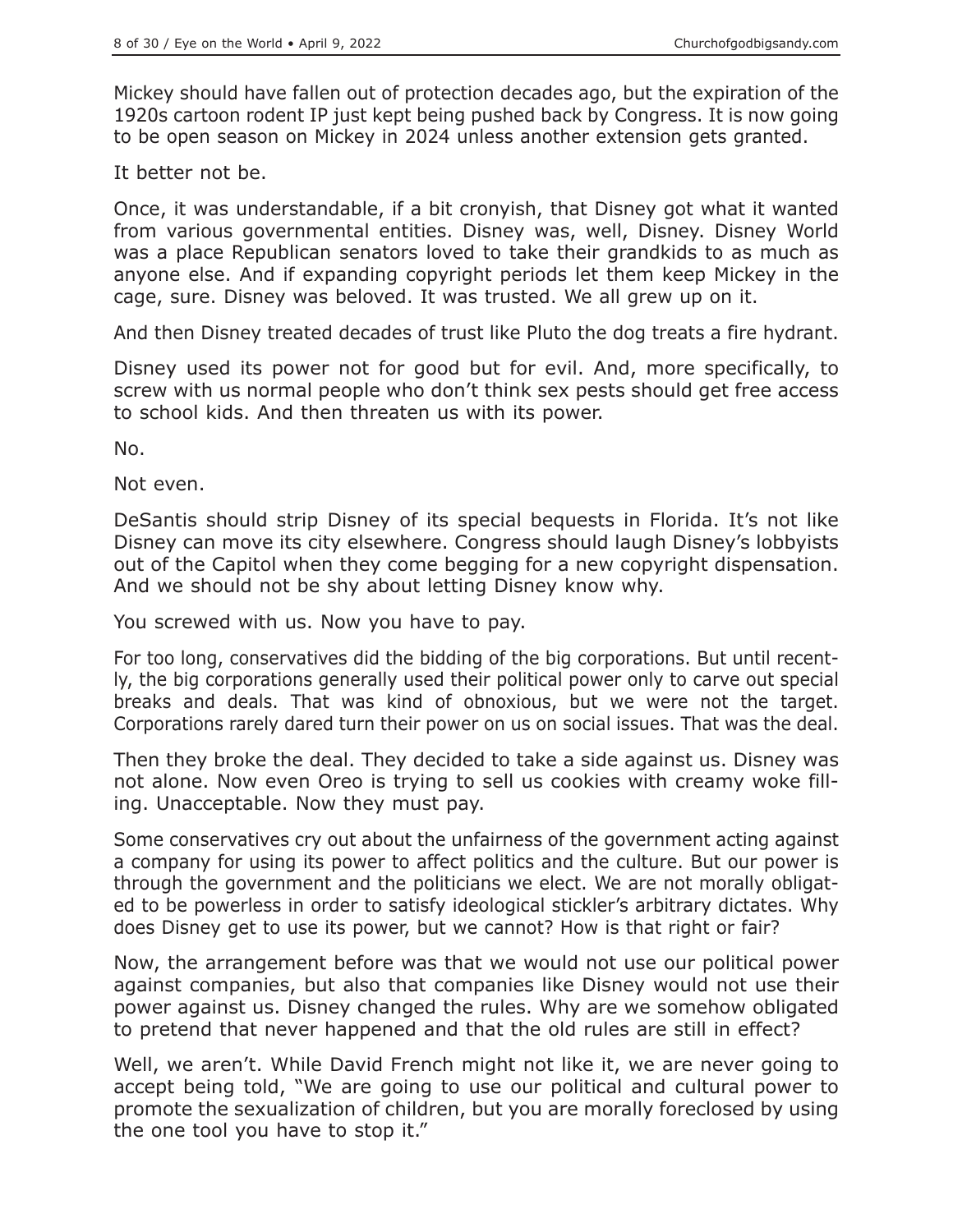Of course, we certainly encourage Disney to whine about how we are being mean by responding to its attack on our kids, but only so we can laugh at it.

Disney picked this fight, and luckily we had Ron DeSantis instead of a Kristi Noem or an Asa Hutchinson there to defend what is right against the Chamber of Commerce contingent that never met a big corporation it didn't slobber over. The GOP needs to understand that big corporations have thrown in their lot with the enemy and that the old rules that once held us back are canceled, repealed, and kaput.

It is time to use our political power to deny those who side against us the breaks and benefits that used to be available when the corporations were culturally neutral. Let them beg the Democrats—hell, they give Dems all their money nowadays, so they might as well get something for it. And to those reticent about flexing our muscles, here's the thing—the corporations taking aim at our kids are getting off lucky. Ron DeSantis could be passing the "Informed Resort Customer Information Act" requiring that any company cavorting with the Chi Coms disclose in every theater and resort with big signs "XXXXX Company does business with the genocidal communist Chinese regime."

Come to think of it, he should do that too. And other corporations, take note. Next November, the party of people you have been screwing with will have majorities in both houses.

Hey, aren't those old rules looking good right about now?

★★★★★

An article by Marco Rubio titled "Biden Adminstration Prioritizes Climate Fantasies While Famine Threatens the World" was posted at thefederalist.com on April 8, 2022. ("Joe Biden would seemingly rather virtue signal about climate change than act on the near-term implications of a potential global famine.") Following is the article.

President Joe Biden says he is "working out" how to mitigate global food shortages. But action speaks louder than words—and so does inaction.

 $\overline{\phantom{a}}$  , where  $\overline{\phantom{a}}$ 

Global food supply chain chaos has increased due to Vladimir Putin's invasion of Ukraine. Countries across the globe are scrambling to increase food production. However, America is not one of them, because President Joe Biden would seemingly rather virtue signal about climate change than act on the near-term implications of a global famine.

Ukraine is the breadbasket of Europe, with soil similar to that of the American Midwest. It is one of the largest exporters of wheat and corn in the world. Those exports were a lifeline for millions of people, including many who live in "global crisis zones" and have no reliable agriculture of their own—until now.

The World Food Program warned Ukraine's supply chain is "falling apart." Those problems will worsen if Ukrainians cannot plant crops this spring.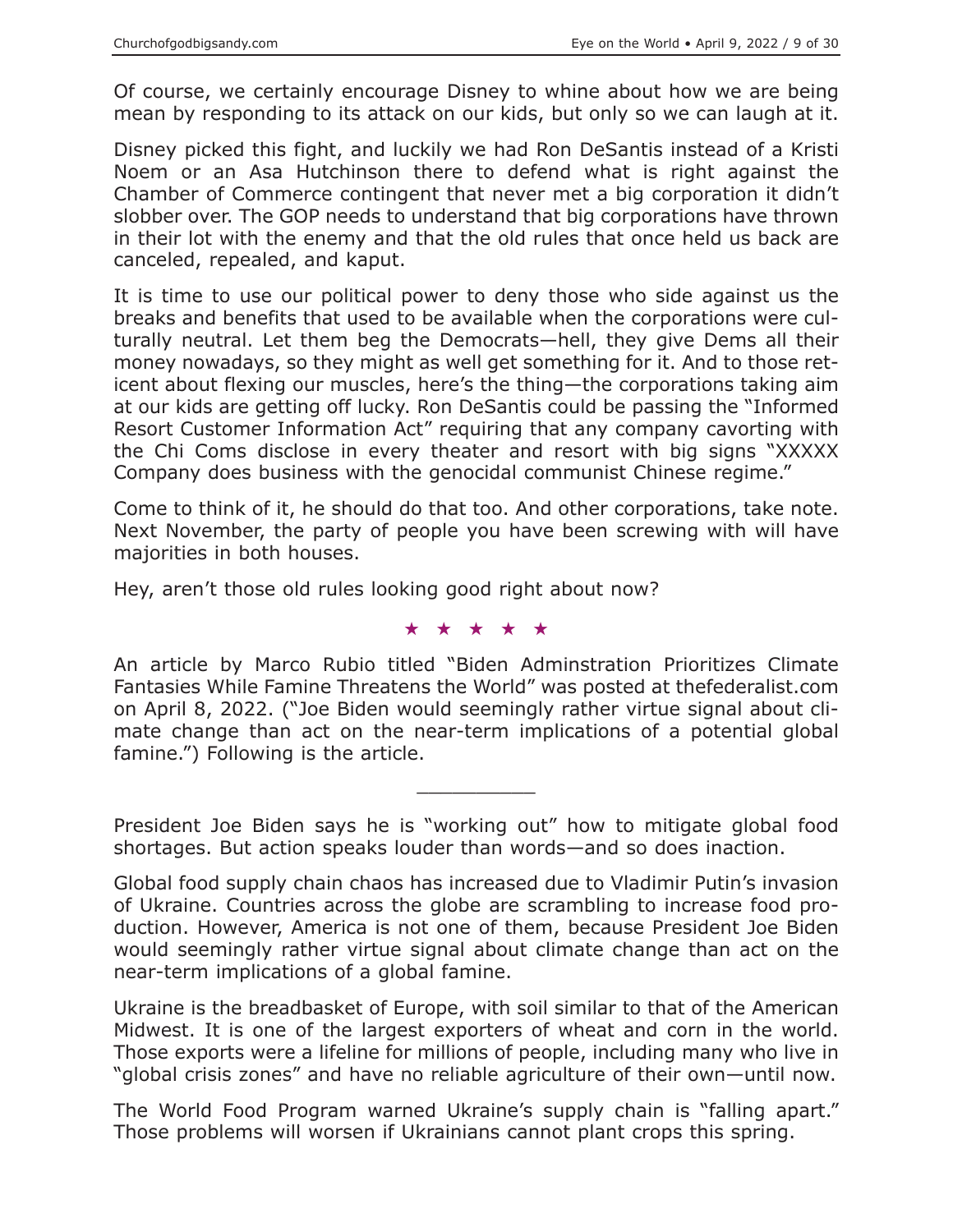On top of this, Putin threatened to restrict food sales from Russia—also one of the world's largest exporters—to only "friendly" countries. Understanding the impending crisis, the European Commission has opened up conserved agricultural land for cultivation and distributed \$550 million to European farmers to increase production.

Last week, I asked the Biden administration to take similar steps by opening "approximately four million acres of high quality farmland" for production that are currently held under the Conservation Reserve Program (CRP).

President Biden refused. As an explanation, his Agriculture Secretary Tom Vilsack told the National Grain and Feed Association that re-opening the farm land would have "a significant and detrimental impact on producers' efforts to mitigate climate change."

This is not the first time President Biden placed his environmentalist image above common sense and human life. U.S. Climate Envoy John Kerry's obsession with cutting a Green New Deal with Communist China caused him to overlook slave labor in Xinjiang. Moreover, President Biden refuses to expand domestic energy production because, in the words of Speaker Nancy Pelosi, additional domestic production would be "upending our initiatives to save the planet from the climate crisis."

At every turn, the Biden administration embraces climate fanaticism as a means to enrich its favorite corporate donors and appeal to a small fringe of the Democratic Party's base, while empowering monsters like Xi Jinping, Ayatollah Khamenei, and Nicolas Maduro—who have little regard for human life, labor standards, or the environment. Administration insiders may think their "out of sight, out of mind" approach is politically savvy, but their selfdelusion has real-world consequences.

Opening up four million acres of CRP lands to cultivation will not destroy the climate, but it may save lives. Now is not the time to "monitor the crisis" in Ukraine—now is the time to harness America's vast resources to fend off a global famine. Biden needs to rethink his priorities, and fast. There is no time to lose.

#### ★★★★★

An article by Jack Hellner titled "I Agree With Scientists and Journalists That Damaging Cold Weather Is Caused by Climate Change" was posted at americanthinker.com on April 8, 2022. Following is the article.

 $\overline{\phantom{a}}$  , where  $\overline{\phantom{a}}$ 

Scientific data shows that the climate has consistently and naturally changed for billions of years, so yes, when we have late damaging frosts, they are caused by natural climate change. I hope a lot of money and time wasn't wasted in coming to this logical conclusion.

**Late frost ices over French vineyards, threatens fruit crops**: "French vintners are lighting candles to thaw their grapevines to save them from a late frost following a mild winter. The frost is particularly frustrating after a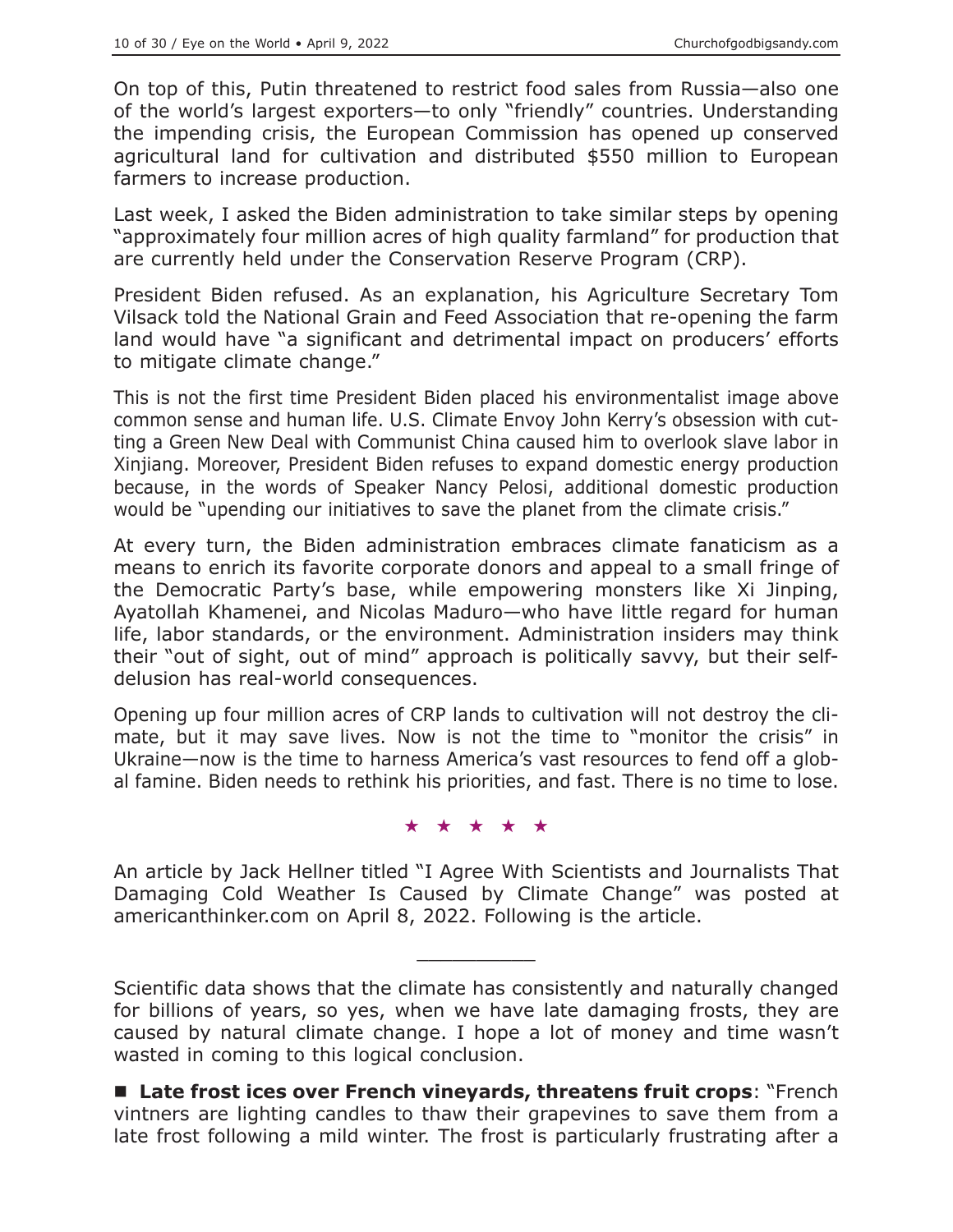similar phenomenon hit French vineyards last year, leading to some 2 billion euros (\$2.4 billion) in losses. Scientists later found that the damaging 2021 frost was made more likely by climate change."

What didn't cause late frosts is warming, supposedly caused by fossil fuel usage, rising CO2, humans, methane, cars and so many other things that the media, scientists, and others say we must stop using. It is a simple concept that fossil fuels and humans can't cause both warming and cooling.

Throughout history, we have had warming periods and cooling periods. We have had floods and droughts. Storm activity has also fluctuated throughout billions of years.

It is easy to determine the root cause of all the illegal and criminal activity at the border. The root cause is clearly the leftist open border policies.

It is much harder to determine the root causes of climate change since the climate has fluctuated with both up and down temperatures the last 150 years while all the variables that supposedly cause warming have all been rising. It appears that the passage of time is the best explanation for climate change.

Why do journalists and others continually lie to the public that the current droughts and floods are worse than ever when that is demonstrably false. It is clearly to indoctrinate people into submitting to government policies which will destroy our quality of life and the economy as a whole.

 **California drought: Past dry periods have lasted more than 200 years, scientists say**: "The two most severe megadroughts make the Dust Bowl of the 1930s look tame: a 240-year-long drought that started in 850 and, 50 years after the conclusion of that one, another that stretched at least 180 years."

Three of the deadliest floods were in the Netherlands in 1212, 1287, and 1530. I believe that is before oil, coal, methane, and other variables could have caused them.

If fossil fuels cause warming, they can't also cause cooling. Maybe five-toeight-year-olds should be taught that instead of having to listen to anyone, other than their parents, talk about sexual orientation. Maybe they should be taught math, science, English and reading instead of being indoctrinated with so many destructive things. Children and others certainly should not be indoctrinated that the science is settled that humans and fossil fuels are destroying the planet. There is zero scientific data from the last 150 years that directly links temperatures to fossil fuels or the population.

Fossil fuels and humans didn't cause the damaging late frosts in France any more than they caused the record cold in Antarctica in 2021, or the record snows in Sierra Nevada in December of 2021.

The two coldest winters on record in Antarctica are 2004, and 2021, while the UN and others continually tell the public that record warmth is destroying the planet.

 **Antarctica's last 6 months were the coldest on record**: " 'For the polar darkness period, from April through September, the average temperature was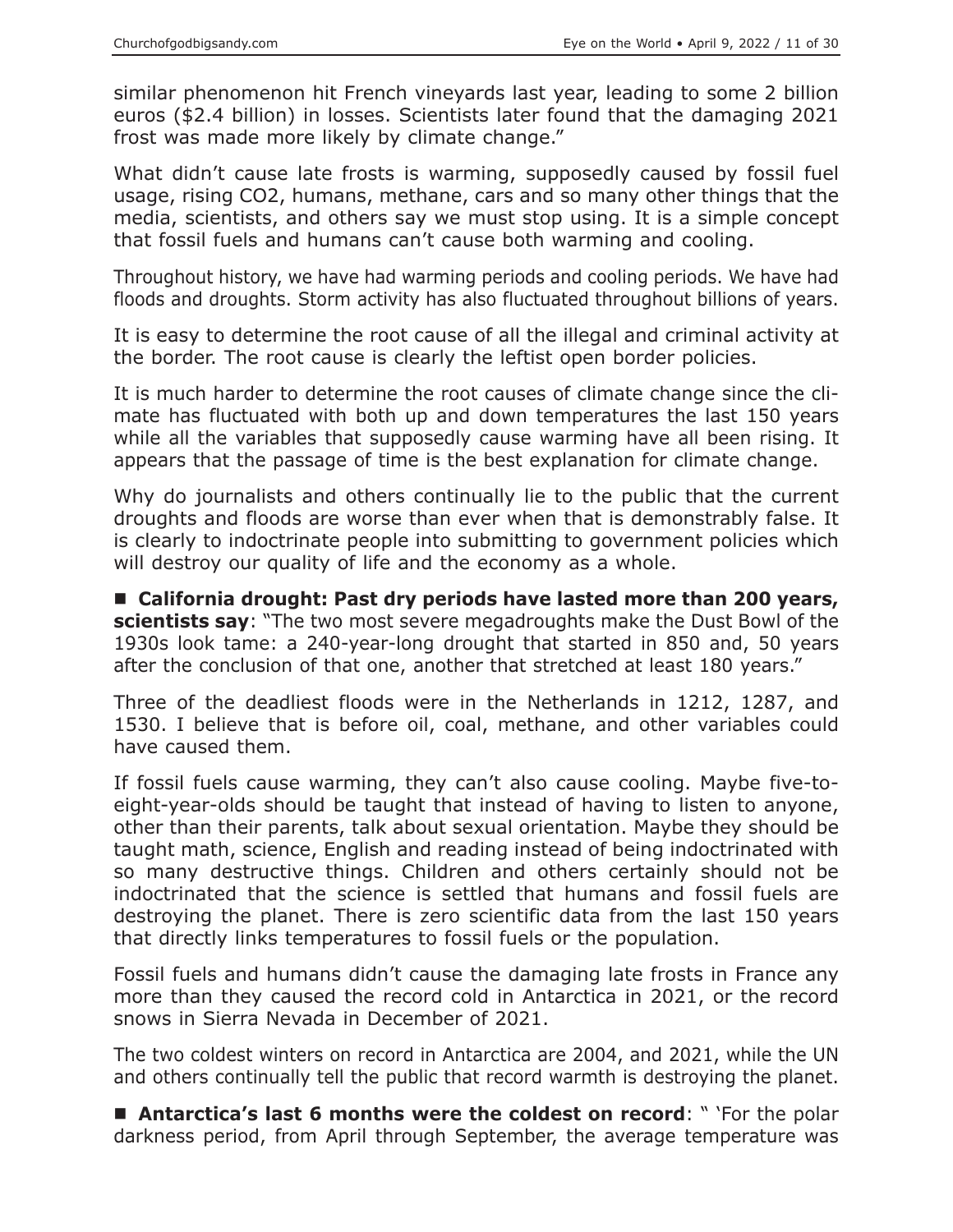–60.9 degrees Celsius (–77.6 degrees Fahrenheit), a record for those months,' the National Snow and Ice Data Center (NSIDC) said. For the entire Antarctic continent, the winter of 2021 was the second-coldest on record, with the 'temperature for June, July, and August 3.4 degrees Celsius (6.1 degrees Fahrenheit) lower than the 1981 to 2010 average at –62.9 degrees Celsius (–81.2 degrees Fahrenheit),' according to a new report from the NSIDC. 'This is the second-coldest winter (June-July-August months) on record, behind only 2004 in the 60 year weather record at Amundsen-Scott South Pole Station,' the NSIDC said."

 **California's Sierra Nevada Sets All-Time December Snow Record**: "Despite claims of drought, they have smashed the previous record of 179 of snow in December set in 1970! This is the announcement from the Sierra Snow Lab on January 1st: 'One last inch fell over the last 24 hours (prior to 4pm yesterday). The record for our snowiest December on record at the lab is now 214' (544 cm)."

Isn't it time that the media did their jobs: asked questions, and did research instead of spending so much time indoctrinating the public with destructive leftist policies which are clearly destroying America?

The indoctrination is endless whether on climate change, systemic racism, Russian collusion, crime, the border or pretending that Joe Biden isn't involved in massive corruption.

 $\blacksquare$  The reason people who tell the truth that the climate has always changed cyclically and naturally are called climate change deniers, anti-science, and stupid is to silence them and destroy them in the minds of the public.

■ Climate change fearmongers like the UN, journalists, scientists, Hollywood, politicians, and bureaucrats can't allow debate because they would get their clock cleaned with one question: Where is the scientific data that shows a direct link between the human population, fossil fuels and temperatures? There is none. If there is no correlation, there can be no causation.

The founding fathers gave the media great power in the First Amendment to hold the powerful to account, not to protect them and campaign for them and certainly not to intentionally mislead the public to promote policies they support.

#### ★★★★★

An article by Larry Elder titled "Media Collusion of Hunter Biden/Joe Biden Bombshell Story" was posted at townhall.com on April 7, 2022. Following is the article.

 $\overline{\phantom{a}}$  , where  $\overline{\phantom{a}}$ 

About three weeks before the 2020 election, the New York Post published a bombshell, election-changing story about presidential candidate Joe Biden's son, Hunter, that, if true, derailed Joe Biden's claim to know nothing about his son's multimillion-dollar influence peddling.

The Post claimed: "Hunter Biden introduced his father, then-Vice President Joe Biden, to a top executive at a Ukrainian energy firm less than a year before the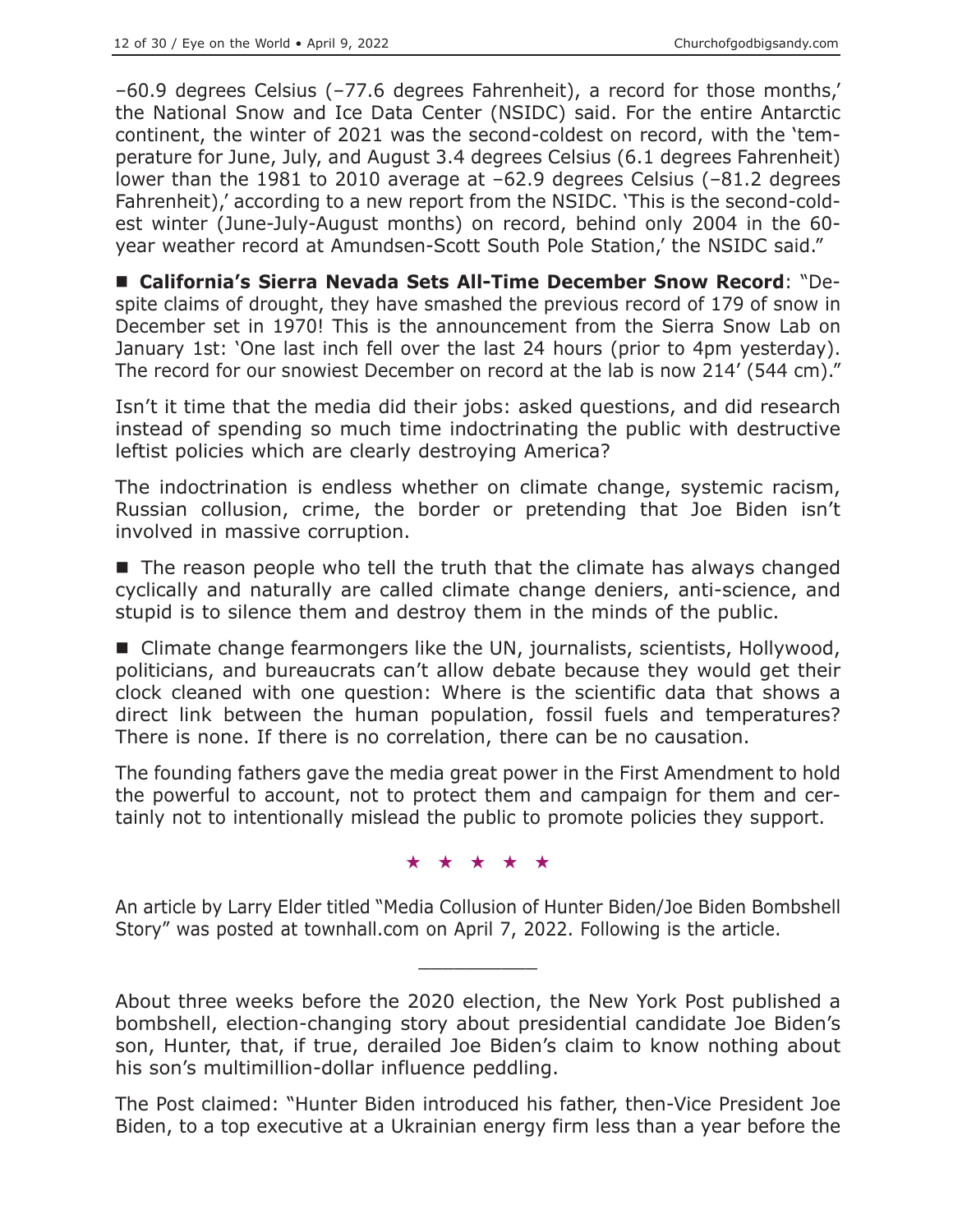elder Biden pressured government officials in Ukraine into firing a prosecutor who was investigating the company, according to emails obtained by The Post.

"The never-before-revealed meeting is mentioned in a message of appreciation that Vadym Pozharskyi, an adviser to the board of Burisma, allegedly sent Hunter Biden on April 17, 2015, about a year after Hunter joined the Burisma board at a reported salary of up to \$50,000 a month . . .

"The blockbuster correspondence—which flies in the face of Joe Biden's claim that he's 'never spoken to my son about his overseas business dealings'—is contained in a massive trove of data recovered from a laptop computer.

"The computer was dropped off at a repair shop in Biden's home state of Delaware in April 2019, according to the store's owner."

The pro-Democrat/anti-Republican/anti-Trump media promptly sprang into attack mode.

From the New York Times to The Washington Post to CNN to The Hill to Politico, among others, the media dismissed the story as "Russian disinformation." The Hill wrote: "More than 50 former intelligence officials said emails alleged to have been found on a laptop belonging to Hunter Biden show signs of a Russian disinformation operation."

The statement of the 50-plus intelligence officials read: "We want to emphasize that we do not know if the emails, provided to the New York Post by President Trump's personal attorney Rudy Giuliani, are genuine or not and that we do not have evidence of Russian involvement—just that our experience makes us deeply suspicious that the Russian government played a significant role in this case."

CNN's Brian Stelter said on his TV show: "Let's get back to the new season's storyline. Let's break down how this all happened. Because it was launched, as I showed you, by the New York Post, and then promoted by another Murdoch media property, which of course is Fox News. You worry about Trump's corruption and Fox says, 'What about Biden?' Every hour of the day. So Fox is a producer of this serialized drama, but there are big questions about who might have created this show. And that's what's probably most important here."

Twitter, when the story broke, took down two of the Post's stories about Hunter and the laptop and blocked users from posting pictures of the emails or links to New York Post stories, preventing the Post from distributing it on that platform, dramatically reducing the number of people who would and could learn about the bombshell allegation. Facebook suspended distribution of the story over "signals" that the story is false and said that its "fact-checkers" were examining it.

Now, some 17 months later, The New York Times, among other media outlets, admits the Hunter Biden/New York Post story is true. And the emails suggest that not only did Joe Biden know about his son's influence peddling, but that Joe Biden might have financially benefited. For example, in one email Hunter talks about "10 percent for the big guy." The "big guy" likely refers to father Joe.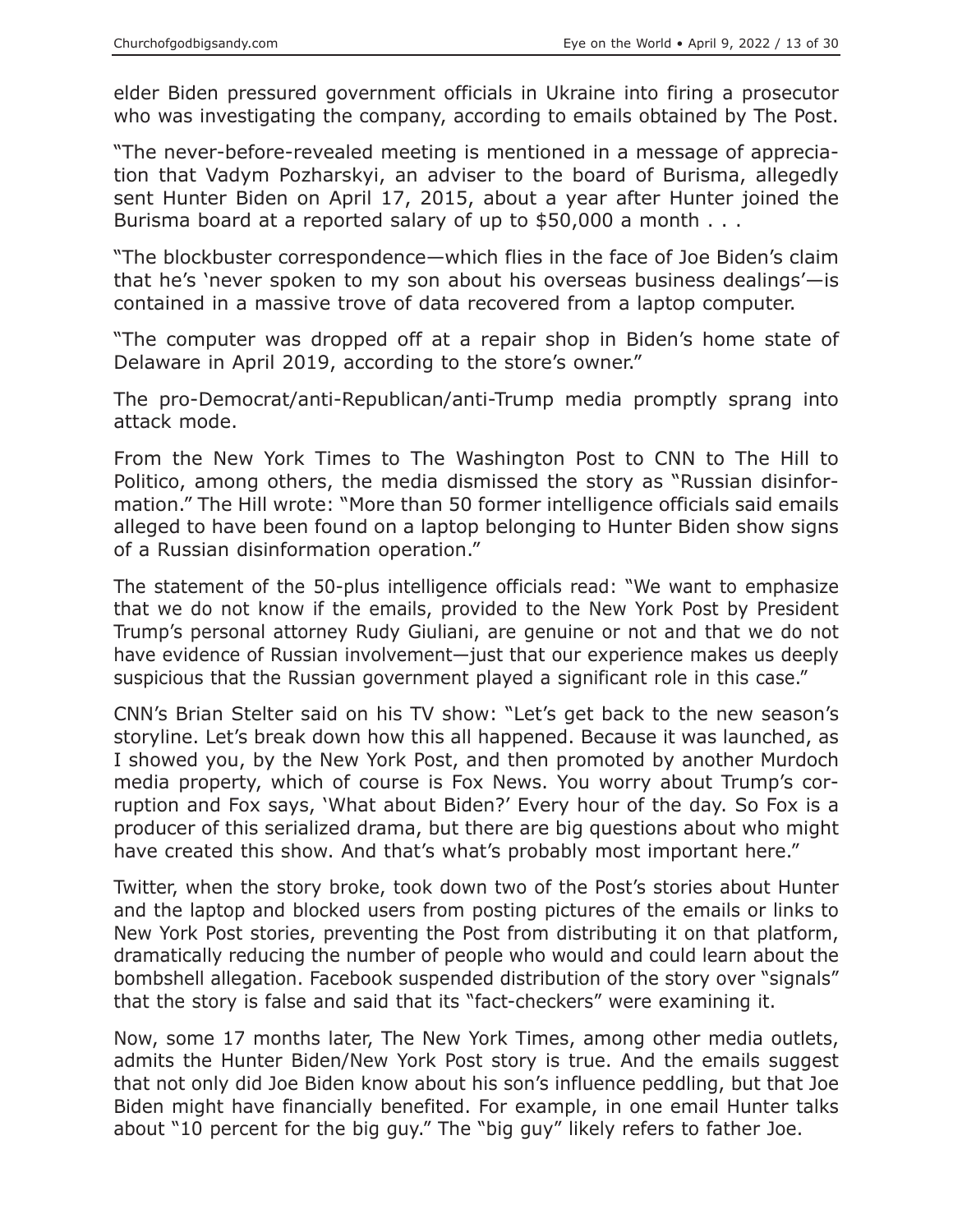This is a small consolation to former President Donald Trump and the 16% of Joe Biden voters who, according to a Media Research Center poll, claim that had they known about the Hunter Biden story, they would not have voted for Joe Biden.

Worse, after the authentication of the Hunter Biden laptop story, one of the 50 former intelligence officials who wrote the "Russian disinformation" letter now says, in essence, "So what? Trump lost." John Sipher, who retired after a 28-year career with the CIA, in response to a commenter tweeted: "I lost the election for Trump? Well, then I (feel) pretty good about my influence."

Stunning.

#### ★★★★★

Looking back to May 2021, an article by Allum Bokhari titled " 'Recipe for Mischief': FCC Commissioner [Nathan Simington], President Trump's Big Tech Expert Slam JCPA [Journalism Competition and Preservation Act]" was posted at breitbart.com on May 17, 2021. Following is the article.

 $\overline{\phantom{a}}$  , where  $\overline{\phantom{a}}$ 

The law professor who led President Trump's efforts to tame the tech giants, and current Republican FCC commissioner Nathan Simington, have warned lawmakers that the Journalism Competition and Preservation Act (JCPA), in its current form, is a gift to Big Media and could undermine independent journalism.

The JCPA allows media companies an antitrust exemption to form cartels, for the sole purpose of negotiating with the tech companies that can make or break a media company's fortunes. This author has criticized the bill in detail here.

Adam Candeub, a tenured law professor who led President Trump's efforts to change the rules around Section 230 of the Communications Decency Act, and FCC commissioner Nathan Simington are both considered experts on the topic of communications and media law.

In comments to Breitbart News, both men expressed alarm that the bill has been presented to members of congress as a means to protect independent journalism, arguing that it will instead benefit multi-billion dollar organizations like CNN and the *New York Times,* to the detriment of independent competitors.

In conversations with Breitbart News Candeub and Simington made a series of dire warnings about the bill.

■ The bill risks creating an "elite cartel" of a few big media companies who negotiate favorable terms with Silicon Valley tech giants while excluding smaller competitors.

 The bill includes a loophole permitting media companies to exclude competitors that are not "similarly situated" to them from the benefits of deals with the tech giants.

■ Commissioner Simington warned that vaguely defined terminology in the bill risks the creation of uniform editorial standards across the news industry that small news operations are unable to meet.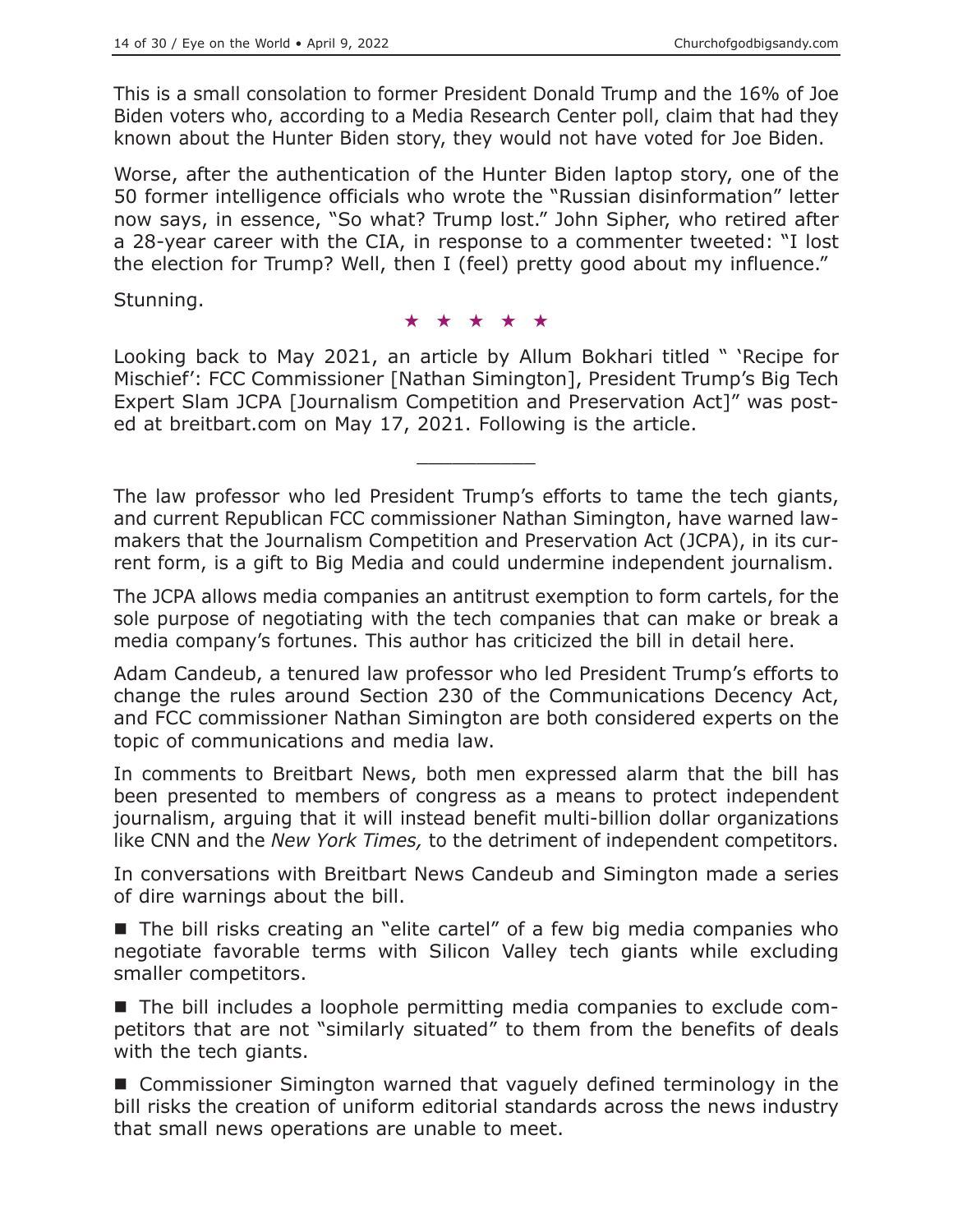■ Far from protecting local and independent journalism, the bill could accelerate the consolidation of media into a few big companies that collude with tech giants to suppress smaller competitors.

Prof. Candeub said: "The bill addresses a real policy concern: the underproduction of local news and elimination of diverse press voices given Big Tech's ability to extract the advertiser revenue that newspapers once enjoyed. Unfortunately, the bill as it stands risks creating another, worse problem: an elite cartel of a few media companies colluding with Big Tech to silence everyone else. The failure of the the law to make negotiated licensing terms available to all news content creators as well as the lack of transparency for licensing terms is a recipe for mischief."

Commissioner Simington echoed Candeub's point that while the protection of a free and diverse press is important, the bill could actually harm that goal, by strengthening large, well-funded media organizations to the detriment of smaller competitors. Simington warned that the bill's beneficiaries are likely to be the "biggest, best-funded national journalism content creators," with independent voices locked out.

He said: "Local journalism is a fundamental democratic institution, and I have been engaged with promoting local journalism since the beginning of my term on the Commission. The public consistently reports higher trust in local journalism than any other form of news. I have been speaking with local broadcast journalists and was astonished by their sense of mission, community involvement, and tenacious service in the face of natural disasters. However, one difficult headwind facing local journalists is the consolidation of national journalism. If the practical effect of the Journalism Competition and Preservation Act is to strengthen national journalism, I am concerned that it will undermine local journalism—both in its independence of voice and its community engagement. I worry that negotiations permitted under this bill would be dominated by the interests of the biggest, bestfunded national journalism content creators. Without a mechanism to prevent this, the bill will effectively give such creators the ability to negotiate on behalf of an industry that they do not truly represent. I would love more clarity on what counts as 'similarly situated,' what constitutes a 'digital news organization,' and 'terms that would be available.' For example, if a local newspaper has inferior economies of scale to a national one, commercial terms with bulk rates per click are worse for the local newspaper, while commercial terms with a lump sum per piece of content are worse for the national newspaper. If these terms are available to both, but negotiated by the national newspaper, they will actively harm the local one. Are these two newspapers 'similarly situated?' This might become a question for the courts. Another possibility is that such terms may also include standards for sourcing, perhaps in the name of combatting misinformation, that reduce local editorial independence or that cannot be met at all by smaller operations. Without greater clarity, it is easy to imagine a parade of horribles. Regardless of one's position on the workability of the JCPA and the challenges it presents for univocal negotiation in the print journalism sector, I would note that broadcast journalism can be just as strongly benefited by far less extraordinary regulatory relief."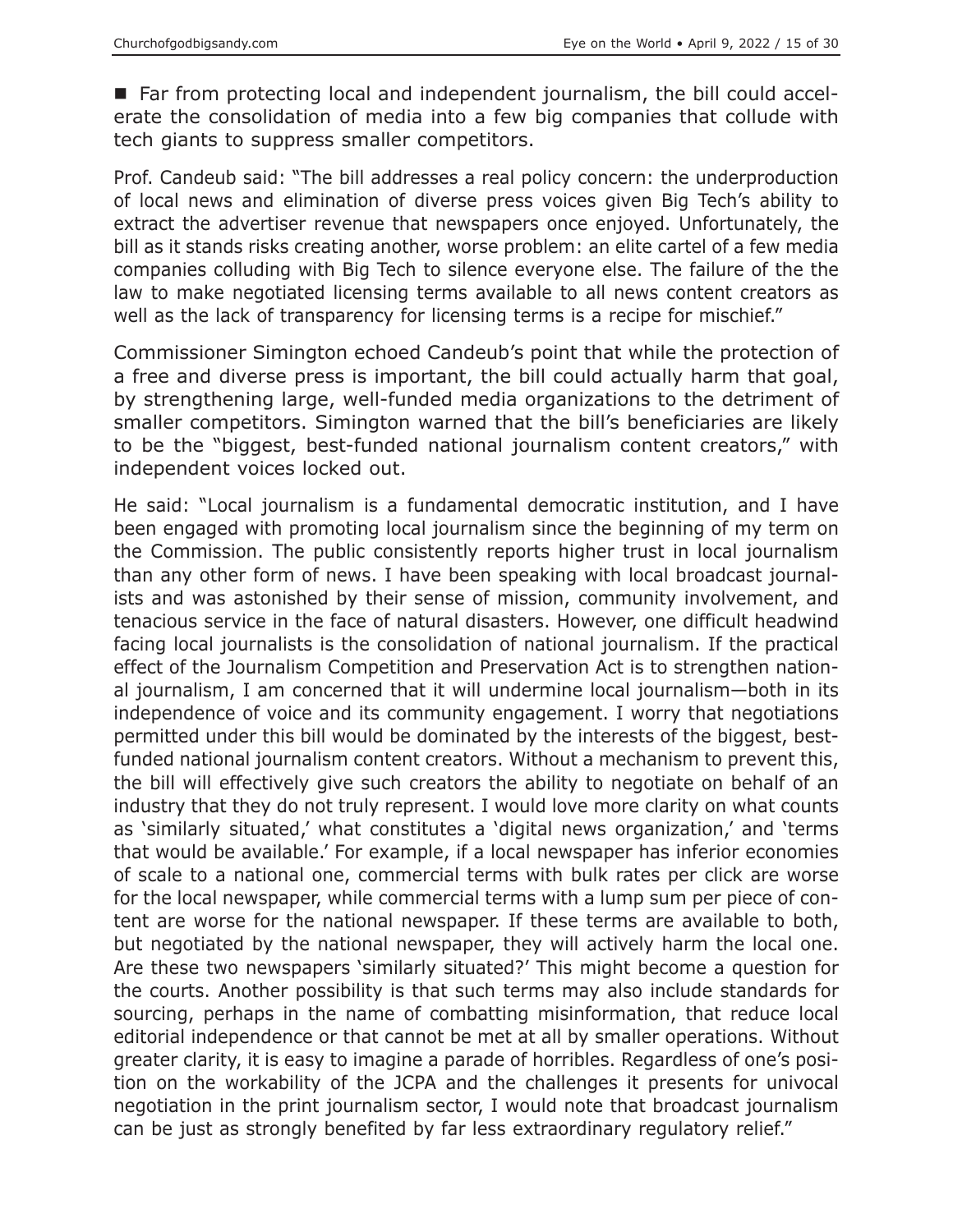In addition to the warnings of Simington and Candeub, the bill also specifically carves out an antitrust exemption for negotiations that relate to "quality, accuracy, attribution or branding, and interoperability of news." This further supports Simington's point that media companies might aim at the creation of a uniform notion of "quality" across the news industry that locks out small competitors.

That media companies will also be able to negotiate on the basis of "branding" also creates the opportunity for media companies to argue, as the *New York Times* has done, that they are less of a brand risk to digital advertisers than their competitors in the independent media, adding another justification to exclude competitors from the benefits of deals with Silicon Valley.

#### ★★★★★

An article by Allum Bokhari titled "Big Media Lobbyists Try to Save JCPA [Journalism Competition and Preservation Act] With Sham Amendment" was posted at breitbart.com on April 7, 2022. Following is the article.

 $\overline{\phantom{a}}$  , where  $\overline{\phantom{a}}$ 

Big media companies are making another attempt to pass the Journalism Competition and Preservation Act (JCPA), a bill that would protect them from online competition, propping up legacy media in the face of widespread public distrust and a failing business model.

According to an exclusive story published by News Corp's *Wall Street Journal* (News Corp has been a major backer of this legislation, and similar efforts around the world)*,* the new version of the JCPA would give an even bigger advantage to legacy media companies, giving them an antitrust exemption for ten years instead of the four years of the original bill.

Publishers would be given the legal authority to form a cartel, usually illegal under antitrust law, to collectively bargain with Silicon Valley tech giants for financial handouts and special treatment, such as prioritization in search results, news feeds, and other core features.

The amended bill would also force Big Tech to come to terms with Big Media, by imposing an arbitration process on them. If Big Tech companies cannot voluntarily make a deal to favor discredited Big Media companies, an arbitrator will force one upon them.

The likely losers of the bill are the new generation of independent journalists and content creators on Substack, YouTube, Twitch, and other platforms, creators that younger demographics increasingly turn to as trust in the legacy media fades. As they are not traditional media companies, this new generation of media creators would likely be excluded from the benefits of the bill.

The previous version of the bill excluded any media creator that is not "similarly situated" to other members of the cartel, which certainly would have excluded the legacy media's new online competitors.

There is no indication in the *Wall Street Journal's* report that this has changed.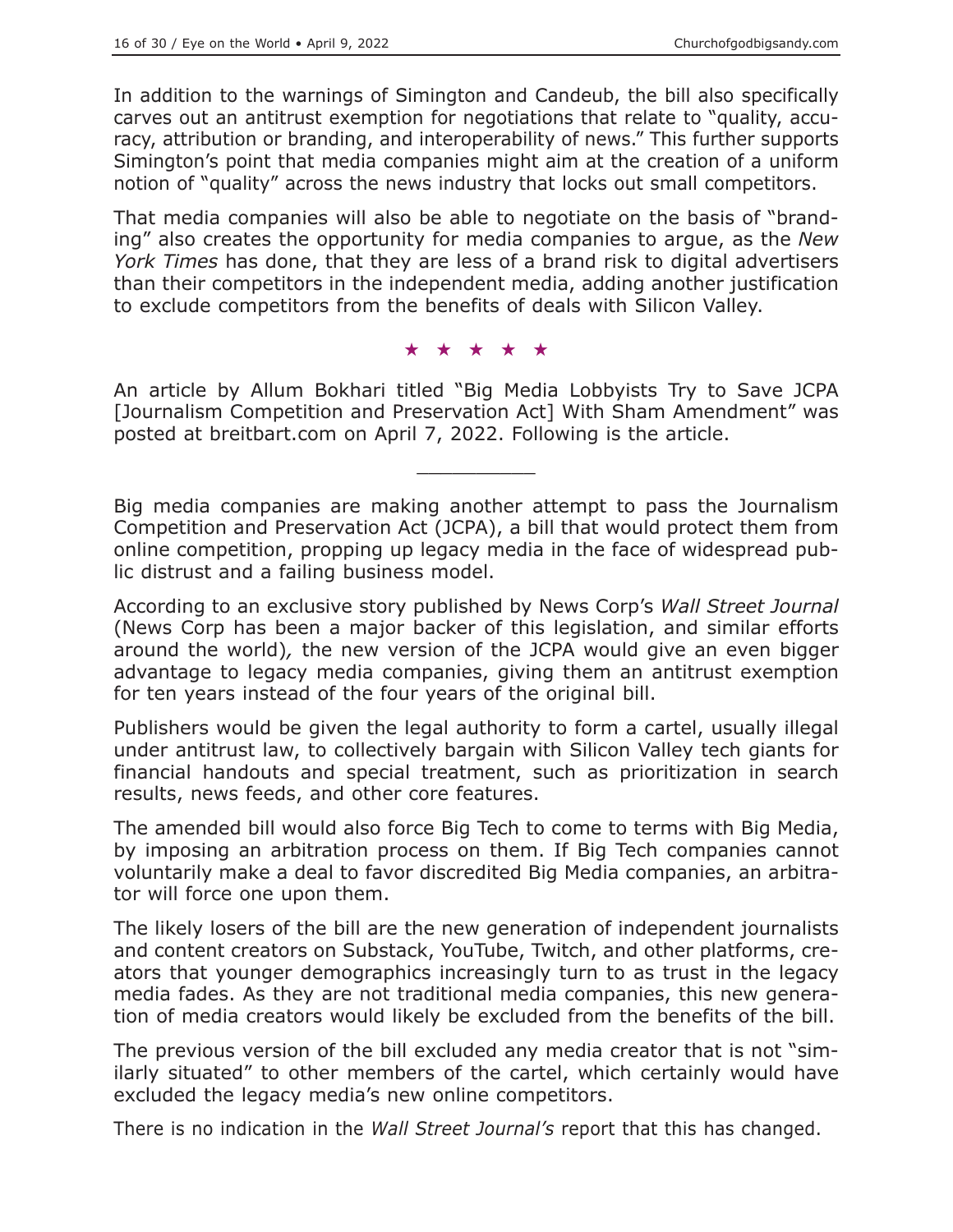Multiple Republican legislators including GOP leader Rep. Kevin McCarthy (R-CA), Sen. Marco Rubio (R-FL), Sen. Marsha Blackburn (R-TN) and Sen. Tom Cotton (R-AR) have all denounced the JCPA, warning that it is a handout to discredited media companies that also deepens their collusion with Big Tech.

Experts including FCC Commissioner Nathan Simington, President Trump's Big Tech expert Prof. Adam Candeub, and former federal antitrust enforcer Dr. Daniel Francis have all warned that the legislation is misguided.

The *Wall Street Journal* points to a new amendment, which restricts the bill's protections to media companies with fewer than 1,500 employees, as evidence that the amended bill is not simply a bailout for the world's largest and richest media companies.

This is incorrect. Many wealthy and influential national media brands, including MSNBC and the *Washington Post,* already have fewer than 1,500 employees.

Moreover, it would be trivial for companies with more than 1,500 employees, including the *Wall Street Journal,* to use corporate restructuring to split divisions into separate companies, allowing them to benefit from the bill's protections.

Restructuring to avoid antitrust law is common in the corporate world. For example, Google—which owns YouTube—restructured into Alphabet, of which Google and YouTube are now, technically, mere subsidiaries.

There is no indication in the *Wall Street Journal* that the 1,500 employee cap will address this. There are many large media conglomerates, including News Corp, Disney, Hearst, and others that own multiple news companies with 1,500 employees or fewer.

Nothing in the *Wall Street Journal's* report indicates that these giant parent companies (some of which are worth billions of dollars) or their subsidiaries will be excluded by the cap.

In other words, the bill still looks like corporate welfare for some of the world's least trusted brands.

It also comes at a time when Big Tech companies are voluntarily giving huge sums of money to legacy media companies.

Last year, it was reported that Facebook is paying massive "licensing fees" to news publishers totaling \$1.6 billion. Google has been pouring hundreds of millions of dollars into news companies for years, including a recent deal worth tens of millions of dollars for access to News Corp content.

Big Tech favors Big Media in other ways, including censoring its competition and artificially promoting them to users. In 2018, Breitbart News released a leak from YouTube showing how the video platform rigs its search results to favor legacy media.

Despite this favoritism and the handouts they already receive, big media companies continue to push for the JCPA, and for similar laws around the world.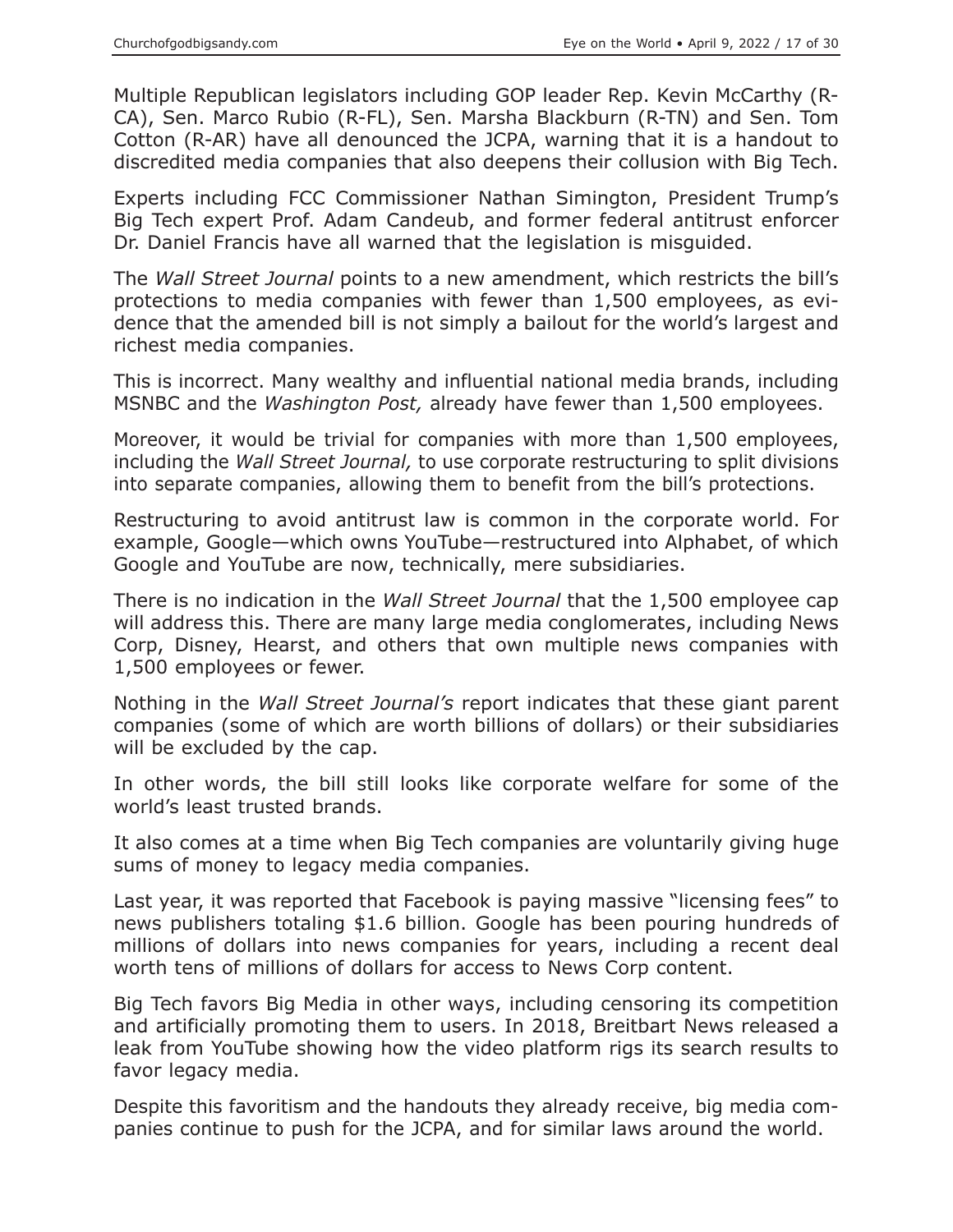Media lobbyists persuaded the government of Australia to pass laws forcing tech companies to give them handouts, and similar legislation has now been proposed in Canada.

★★★★★

"Eye on the World" comment: The following headlines are about articles that involve the United States. The articles were not posted, but the headlines give the essence of the story.

 $\overline{\phantom{a}}$  , where  $\overline{\phantom{a}}$ 

## **Comments about rich getting richer**

■ An article by Staff titled "[Radio Host Dan] Bongino Asks If the U.S. Is Turning Into an Oligarchy" was posted at foxnews.com on April 2, 2022.

#### **Comments about abortion**

■ Looking back to March 2022, a press release titled "Governor Newsom Signs Legislation to Eliminate Out-of-Pocket Costs for Abortion Services" was posted at gov.ca.gov on March 22, 2022.

■ An article by Penny Starr titled "Doctors Using Telemedicine to Prescribe Abortion Pills Across U.S.; Lawmakers Working to Stop Them" was posted at breitbart.com on April 5, 2022.

 An article by Katherine Hamilton titled "Oklahoma Legislature Passes Near-Total Abortion Ban" was posted at breitbart.com on April 6, 2022.

■ An article by James Brooks titled "Alaska House Votes to Defund Medicaid Abortion Services Despite Court Rulings Requiring It" was posted at adn.com (Anchorage Daily News) on April 6, 2022.

■ An article by Kate Sullivan titled "Michigan Governor [Gretchen Whitmer] Files Lawsuit to Fight 'Real and Present Danger' to Abortion Access in Her State" was posted at cnn.com on April 7, 2022.

## **Politicians, media and big-tech lied about Biden family**

■ An article by Ian Hanchett titled "[Andrew] Yang: Seems Like Hunter Laptop Story Was 'Buried Because of the Timing' and Media Didn't 'Want That Out in the Mainstream' " was posted at breitbart.com on April 1, 2022.

■ An article by Matt McNulty titled "Bill Maher Slams the Left-Wing Media for 'Burying the Hunter Biden Laptop Scandal Because It Wasn't Part of Their Narrative' and Says It Shouldn't Have Taken More Than a Year for NYT and WaPo to 'Verify' Initial Report" was posted at dailymail.co.uk on April 2, 2022.

■ An article by Jeffrey Lord titled "The Media's Hunter Biden Embarrassment Continues" was posted at newsbusters.org on April 2, 2022.

■ An article by Trent Baker titled "Ron Johnson on Hunter Biden Laptop: 'Media's Being Caught in a Cover-Up' " was posted at breitbart.com on April 3, 2022.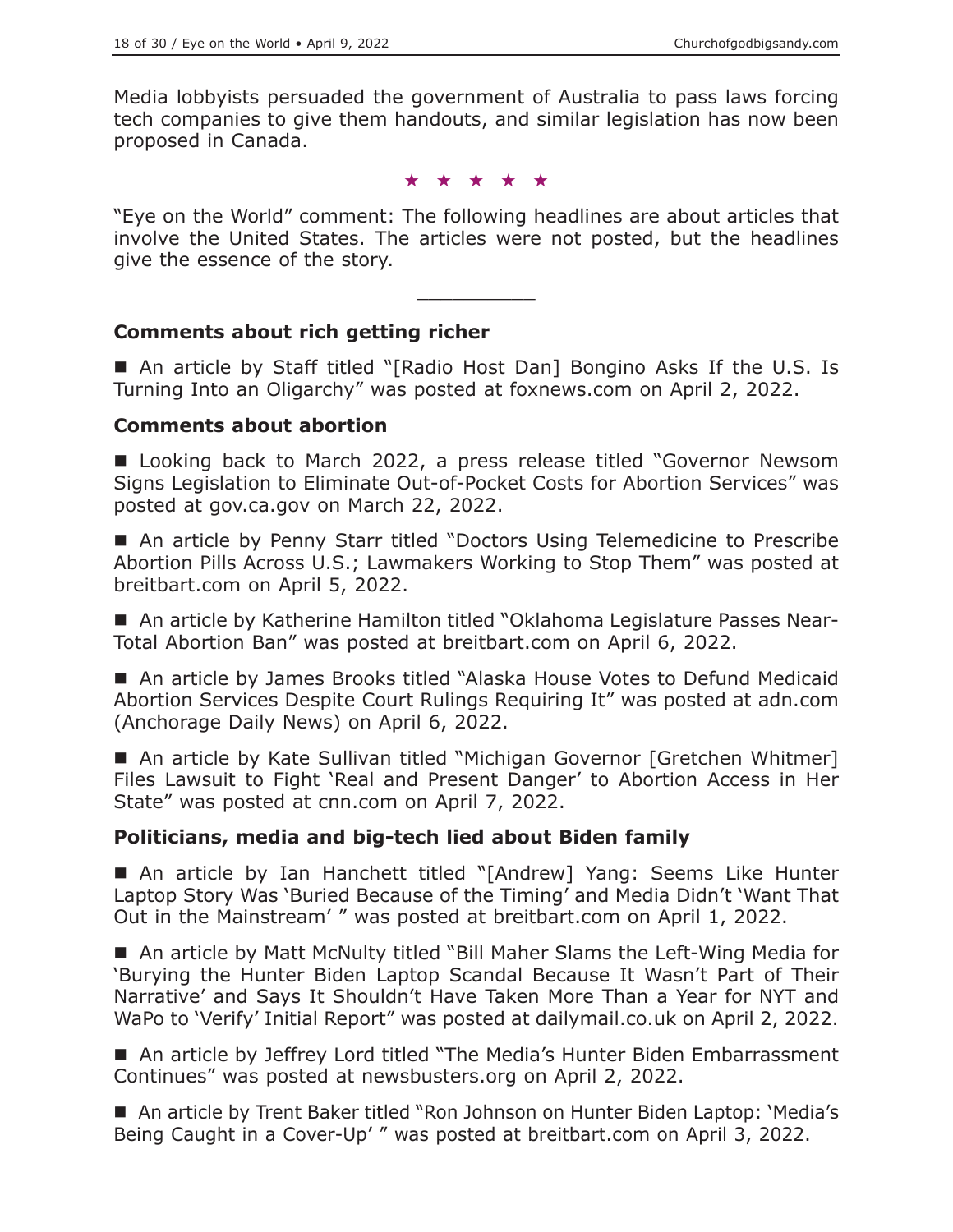■ An article by Wendell Husebo titled "Establishment Media Ignore Alleged Payouts to Biden Family, Detailed in Hunter's Texts" was posted at breitbart. com on April 4, 2022.

■ An article by Jack Murphy titled "Eric Trump: 'I'd Be in Jail' If I Did '1/100 of What Hunter Biden Did' " was posted at neonnettle.com on April 6, 2022.

■ An article by Glenn Kessler titled "Unraveling the Tale of Hunter Biden and \$3.5 Million From Russia" was posted at washingtonpost.com on April 8, 2022.

## **Comments about Hunter Biden and family**

■ An article by Tim Pearce titled "White House 'Stands By' Claim That Hunter Biden Did Not Profit Off Chinese Business Deals; Documents Show His Companies Made Millions" was posted at dailywire.com on April 1, 2022.

■ An article by Matt Vespa titled "Ex-Prosecutor: Hunter Biden Would Have Slapped With an Indictment If It Weren't for His Last Name" was posted at townhall.com on April 1, 2022.

 An article by Peter Weber titled "Secret Service Is Renting \$30,000-a-Month Malibu Mansion to Protect Hunter Biden, ABC News Reports" was posted at theweek.com on April 4, 2022.

■ An article by Wendell Husebo titled "Joe Biden Struggles With Anger Issues Especially When Questioned About Family Corruption" was posted at breitbart.com on April 4, 2022.

 An article by Charlie Spiering titled "White House Ignores Calls for a Special Counsel Investigation of Hunter Biden" was posted at breitbart.com on April 5, 2022.

■ An article by Wendell Husebo titled "Report: U.S. Banks Flagged Over 150 Suspicious Financial Transactions From Biden Family" was posted at breitbart. com on April 7, 2022.

## **Senate confirms Judge Jackson**

 An article by Mary Clare Jalonick and Mark Sherman titled "[Judge] Jackson Confirmed as First Black Female High Court Justice [With a 53-47 Margin As Three Republican (Susan Collins, Lisa Murkowski and Mitt Romney) Voted With the Democrats]" was posted at apnews.com on April 7, 2022.

■ An article by Staff titled "[Ted] Cruz on Judge Jackson: 'She Will Prove to Be the Furthest Left of Any Justice to Have Ever Served' " was posted at cnsnews.com on April 7, 2022.

## **Comments about government and corporate censorship**

■ An article by Tim Pearce titled "YouTube Pulls RNC Interview With Donald Trump Over 'Misinformation' " was posted at dailywire.com on April 1, 2022.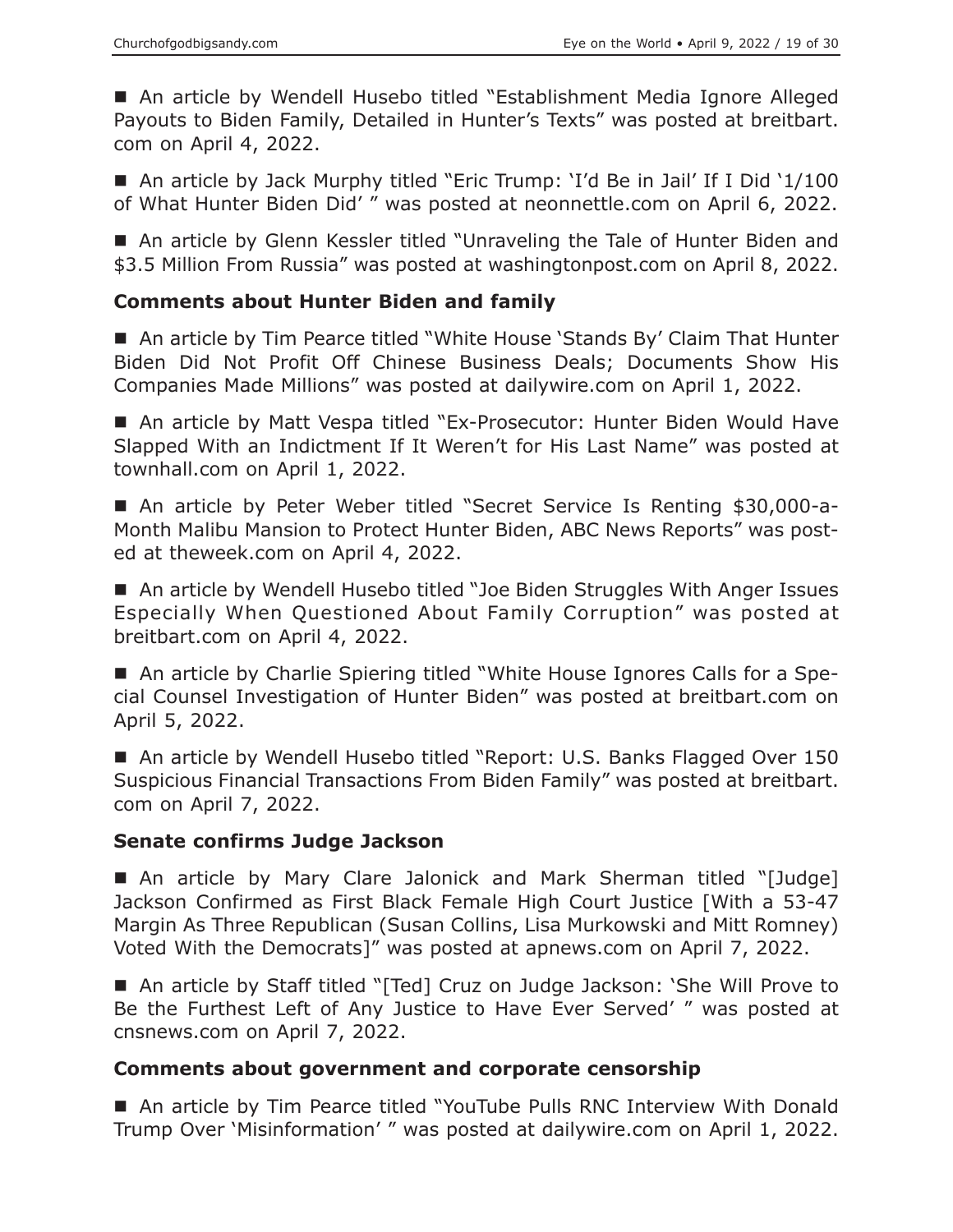■ An article by Alana Mastrangelo titled "Tucker Carlson, Charlie Kirk, Babylon Bee Still Locked Out of Twitter" was posted at breitbart.com on April 5, 2022.

 An article by Tim O'Brien titled "Elon Musk Throws Down the Gauntlet on Twitter" was posted at americanthinker.com on April 6, 2022.

#### **Comments about free speech**

■ An article by Melissa Koenig titled "Woke Yale Students Announce Plans to Protest Talk by GOP Senator Ted Cruz and Whine That He 'Shouldn't Be Given a Platform' Three Weeks After They Threatened Violence Against Female Conservative Speaker" was posted at dailymail.co.uk on April 6, 2022.

#### **Orchestrated reset—about the economy, not climate**

■ Looking back to July 2019, an article by Adam Shaw titled "AOC's Top Aide Admits Green New Deal About the Economy, Not Climate" was posted at foxnews.com on July 12, 2019.

#### **Comments about climate warriors**

■ An article by Eduardo Cuevas titled "New York Passed One of the Nation's Most Ambitious Climate Laws [Zero-Emissions in Power Sector by 2040]" was posted at lohud.com on April 1, 2022.

■ An article by James P. Pinkerton titled "Green First, America Second-Biden's Green Actions Speak Louder Than His Words" was posted at breitbart.com on April 2, 2022.

## **Fossil fuel—Biden's plan from day 1**

■ Looking back to March 2022, an article by Staff titled "[Journalist Dan] Bongino: Destruction of U.S. Fossil Fuel Has Been Biden Administration's 'Energy Suicide Plan' Since Day 1" was posted at foxnews.com on March 12, 2022.

■ Looking back to March 2022, an article by Thomas Phippen titled "Biden Keeping His Promise to 'End Fossil Fuel' Increased Gas Prices, RSC [Republican Study Committee] Memo Shows" was posted at foxbusiness.com on March 28, 2022.

## **Fossil fuel—denying America energy independence**

■ An article by Jacob Bliss titled "House Democrats Block Consideration of American Energy Independence From Russia Act for 5th Time" was posted at breitbart.com on April 7, 2022.

 An article by Tristan Justice titled "Without New Uranium Mines, U.S. Runs Risk of European-Style Reliance on Russian Energy" was posted at thefederalist.com on April 8, 2022.

## **Comments about electric vehicles**

■ An article by Steven Loveday titled "Biden Officials Meet With Musk, Barra, Farley and Others About EVs" was posted at insideevs.com on April 7, 2022.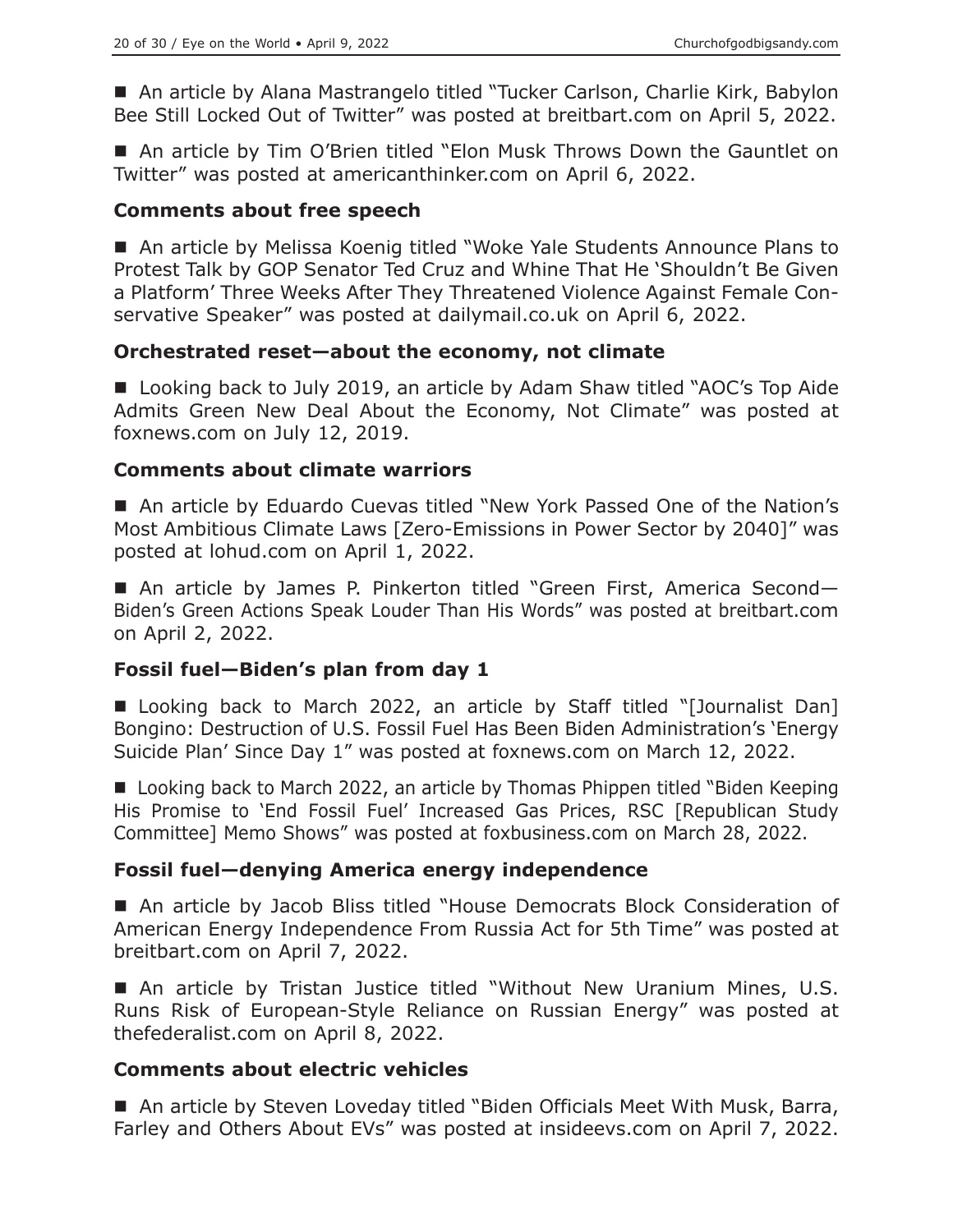A Reuters article by David Shepardson titled "Biden Administration, Auto Leaders Want 'Seamless' EV Charging Station Use" was posted at reuters. com on April 7, 2022.

■ An article by Simon Alvarez titled "Apple Veteran Launches Fleet Management Platform for Teslas and All Other EVs" was posted at teslarati.com on April 7, 2022.

# **Inflation**

■ An article by John Carney titled "Consumer Debt Explodes Higher Under Pressure From 40 Year High Inflation" was posted at breitbart.com on April 7, 2022.

# **Build back better revival plan**

■ An article by Jacob Bliss titled "Report: Kyrsten Sinema Kills Biden's Build Back Better Revival Plan" was posted at breitbart.com on April 6, 2022.

## **Government taxation**

■ An article by Brian C. Joondeph titled "Biden's Wealth Tax-Class Envy Hiding Economic Malpractice" was posted at americanthinker.com on April 4, 2022.

■ An article by Preston Brashers titled "Don't Be Fooled by Biden's 'Only Taxing the Rich' Claims" was posted at cnsnews.com on April 7, 2022.

■ An article by John Kartch titled "IRS Chief: 53% of Agents Work From Home Full Time" was posted at atr.org (Americans for Tax Reform) on April 7, 2022.

# **Finances**

■ An article by Tristan Bove titled "The Chip Shortage Comes Home to Roost: Ford Suspends Operations at a Major U.S. Plant [Near Detroit] as the Shortage Continues to Batter the Auto Industry" was posted at fortune.com on April 1, 2022.

 An article by Aine Cain and Grace Kay titled "Walmart Is Offering Truckers a Starting Salary Between \$95,000 to \$110,000 a Year as Retailers Scramble to Shore Up Supply-Chain Capabilities" was posted at businessinsider.com on April 7, 2022.

■ An article by Nicole Winfield titled "Food Prices Soar to Record Levels on Ukraine War Disruptions" was posted at apnews.com on April 8, 2022.

# **Illegal immigration**

■ An article by Dale Wilcox titled "Joe Biden's Hidden Amnesty Is Already Underway" was posted at americanthinker.com on April 6, 2022.

■ An article by Bob Price titled "Texas Governor Orders Buses to Transport Released Migrants to D.C." was posted at breitbart.com on April 6, 2022.

■ An article by Bob Price titled "Gov. Abbott: Texas Military to Begin Mass Migration Response Drills" was posted at breitbart.com on April 7, 2022.

■ An article by Jordan Boyd titled "No Matter If Title 42 Stays or Goes, a Massive Migrant Influx Is Coming" was posted at thefederalist.com on April 8, 2022.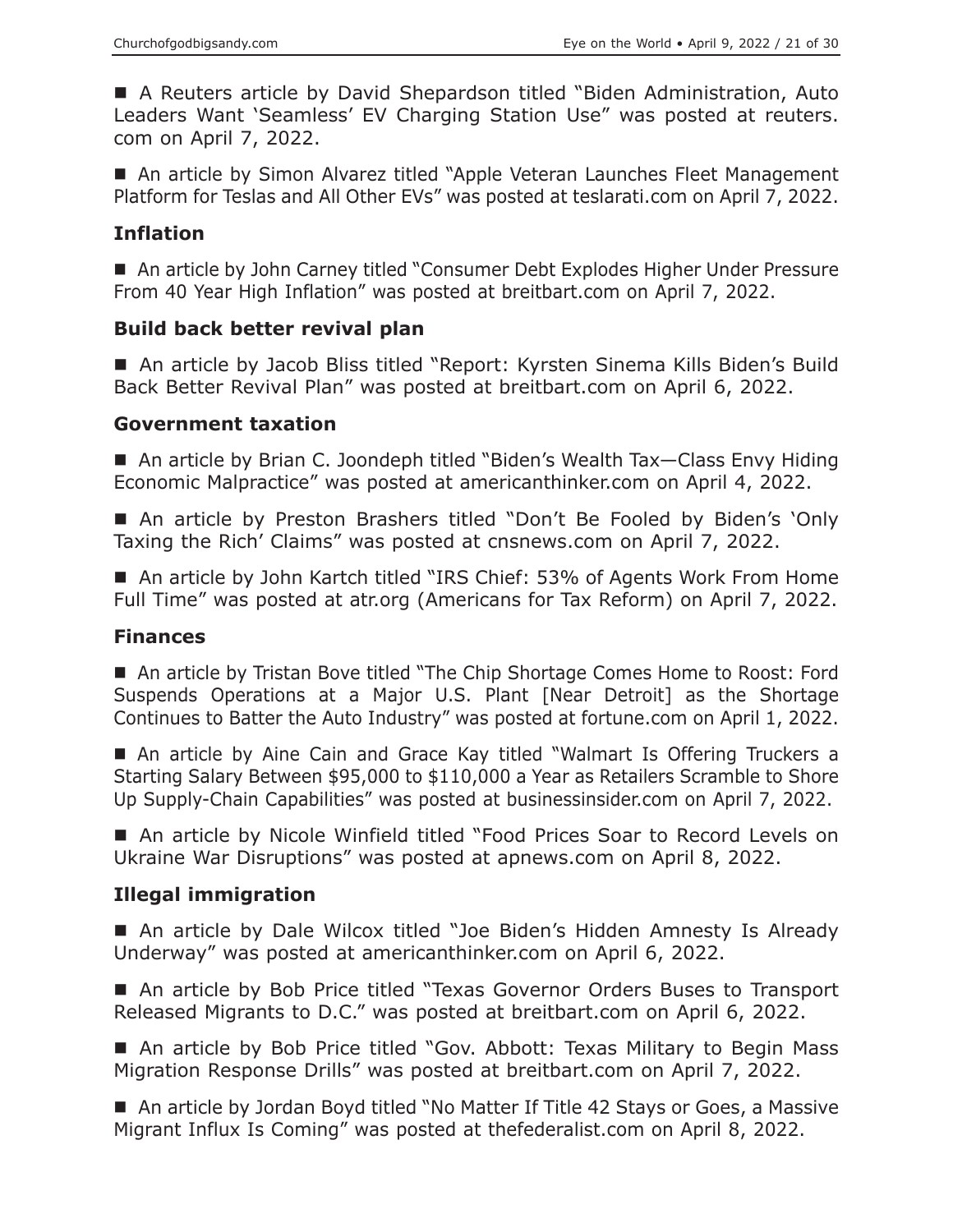## **Truth about immigration and voting**

■ Looking back to July 2021, an article by Julio Rosas titled "There It Is: NYT Op-Ed [by Alossa Araxia Abrahamian] Gives the Game Away by Wanting to Let Non-Citizens to Vote in U.S. Elections" was posted at townhall.com on July 29, 2021.

■ Looking back to July 2021, an article by Rebecca Downs titled "NYT Guest Essay Opinion Piece [Alossa Araxia Abrahamian] Claims 'There Is No Good Reason You Should Have to Be a Citizen to Vote' " was posted at townhall.com on July 31, 2021.

## **Comments about election news**

 An article by Joel B. Pollak titled "Defeated Hungarian Opposition Complains About Vote-by-Mail Without Voter ID" was posted at breitbart.com on April 4, 2022.

 A Reuters article by Nathan Layne and Jason Lange titled "Republican Registrations Surge in Pennsylvania in Warning Sign for Democrats" was posted at reuters.com on April 7, 2022.

 An article by Shawn Fleetwood titled "Court: Pennsylvania Must Release Records on Non-Citizens Voting in Elections" was posted at thefederalist.com on April 8, 2022.

## **Comments about defunding the police**

■ Looking back to June 2020, an article by Paige Fernandez titled "Defunding the Police Will Actually Make Us Safer" was posted at aclu.org on June 11, 2020.

■ Looking back to March 2022, an article by Staff titled "Biden's [Recent] Pro-Police Talk Doesn't Change His Anti-Cop Walk" was posted at nypost.com on March 6, 2022.

 An article by Joe Schoffstall titled "Soros Family Quietly Bankrolls Committees Supporting 'Defund the Police' Candidates" was posted at foxnews. com on April 8, 2022.

## **Comments about excessive violent crime**

■ An article by Keith Griffith titled " 'New Yorkers Deserve to Be Free of Fear': NYPD's Top Cop Slams Lax Bail Laws That 'Give Criminals the Perception That There's No Consequence to Their Crimes'—As It Surges by a Shocking 44%" was posted at dailymail.co.uk on April 6, 2022.

■ An article by Nick Gilbertson titled "Crime Jumps 36.5 Percent in New York City as Bail Laws Shape Gubernatorial Race" was posted at breitbart.com on April 7, 2022.

 An article by Matt McNulty titled "Dramatic Moment [when] NYC Shoplifting Gang Who Stole \$70,000 of Designer Clothes and Bags From SoHo Store Ram NYPD Car—Before Cops Bash Windows and Arrest Them" was posted at dailymail.co.uk on April 8, 2022.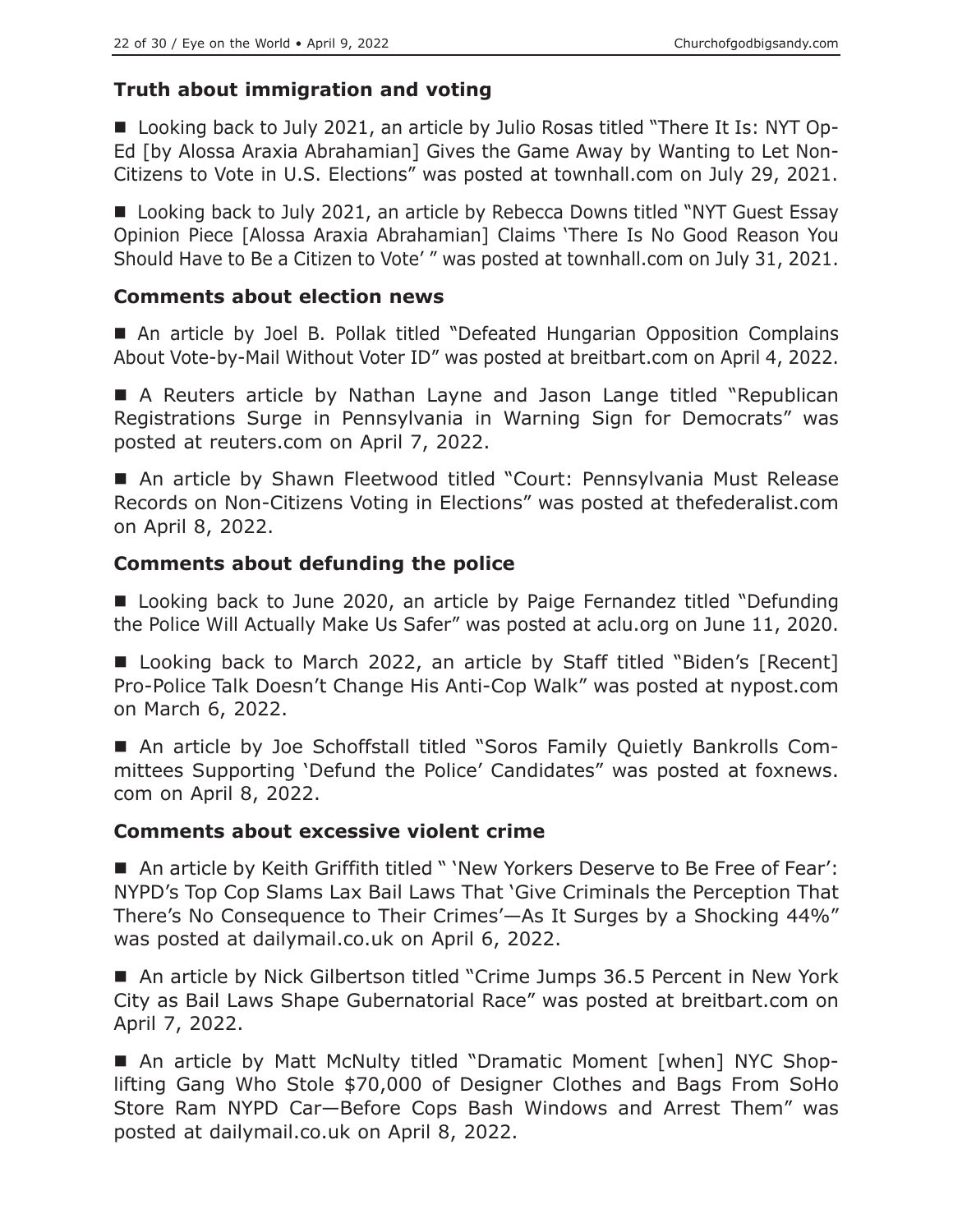#### **Comments about January 6 Capitol riot**

■ An article by Tim Meads titled "Judge Acquits January 6 Defendant: 'Reasonably Believed' Capitol Police Let Him in Building" was posted at dailywire.com on April 6, 2022.

 An article by Deroy Murdock titled "[Alleged] 'Insurrectionist' Trump Approved National Guard Troops for D.C. on Jan. 6; Dems Said No" was posted at townhall.com on April 7, 2022.

■ An article by Gabe Kaminsky titled "January 6 Protester Who Avoided Jail Says She Racked Up Legal Fees Nearly Equal to Yearly Income" was posted at dailywire.com on April 8, 2022.

#### **Comments about investigation by John Durham**

■ Looking back to February 2022, an article by Jonathan Turley titled "Durham Probe Proves Some Media Would Rather Ignore a Major Story Than Expose Their Role in Covering It Up" was posted at foxnews.com on Feb. 16, 2022.

■ An article titled "More Evidence Bolsters Durham's Case Against Democratic-Linked Lawyer [Michael Sussman]" was posted at nytimes.com on April 5, 2022.

■ An article by Margot Cleveland titled "Will the Court Allow Special Counsel John Durham to See Clinton Campaign Documents?" was posted at thefederalist.com on April 7, 2022.

#### **Comments about school boards**

■ An article by Jeremiah Poff titled "Largest Teachers Union Spent Twice as Much on Politics as on Member Needs" was posted at washingtonexaminer. com on April 7, 2022.

#### **Comments about transgenders**

■ An article by Ben Zeisloft titled "Biden Invokes God to Explain Why Parents Should 'Affirm' Trans Identity [Quoting Genesis 1:27 About God Created Man in His Own Image—Without Reading the Part About Male and Female]" was posted at dailywire.com on April 2, 2022.

■ An article by Harriet Alexander titled "Palm Springs' [California] Woke Council Votes in Pilot Scheme to Pay 20 Transgender Residents Up to \$900-a-Month for Two Years in Universal Basic Income Test—But Even City's Trans Mayor Thinks It's a Waste of Money" was posted at dailymail.co.uk on April 5, 2022.

■ An article by Alyssa Guzman titled "South Carolina Set to Ban Biological Males From Competing in Women's Sports and Will Require Trans Athletes to Enter Events as the Gender on Their Birth Certificate" was posted at dailymail.co.uk on April 6, 2022.

#### **"Grooming" youth about gender and orientation**

■ Looking back to March, an article by DeClan Leary titled "Florida's Anti-Grooming Bill [Grooming Is Building an Emotional Relationship of Trust With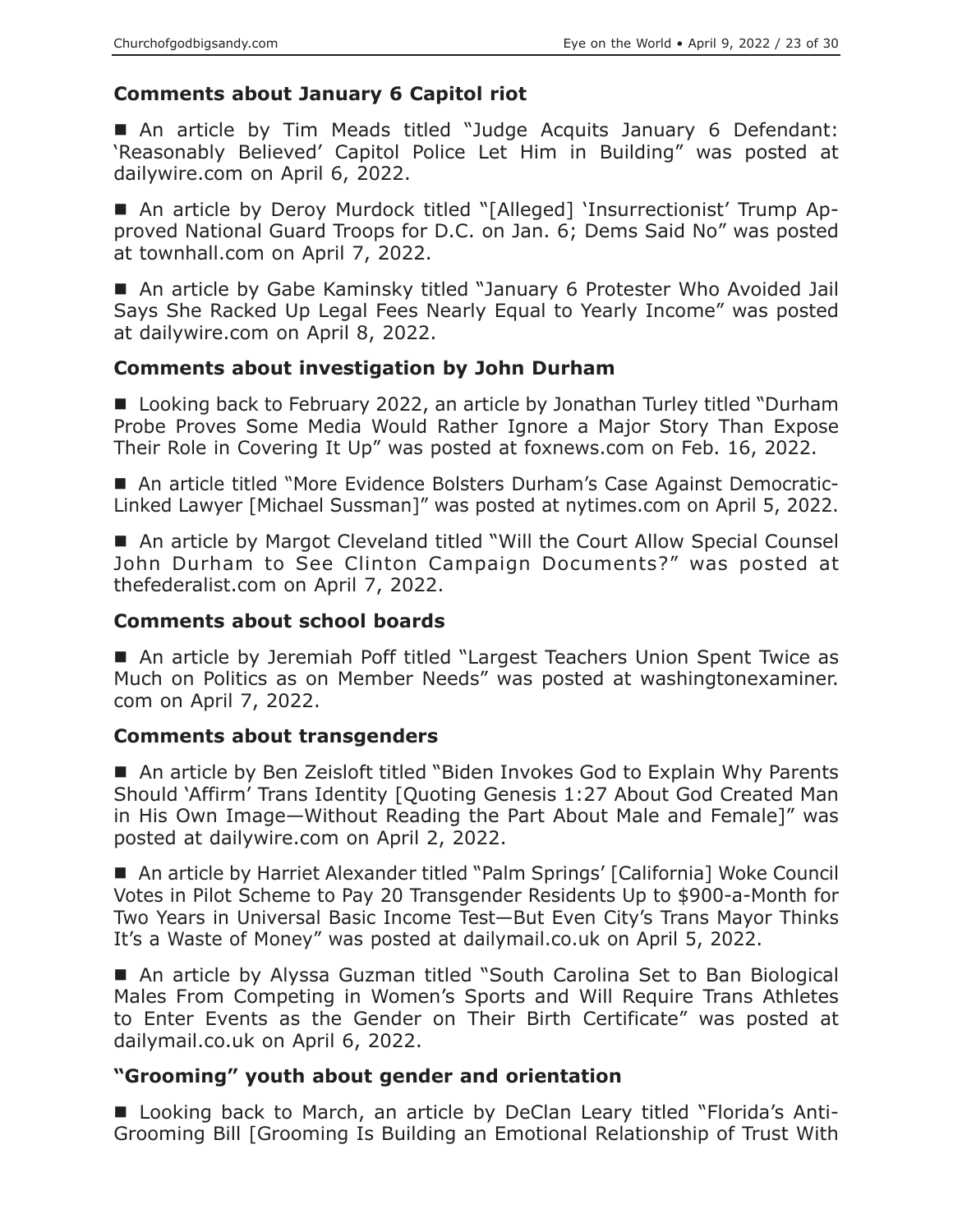a Child to Manipulate or Exploit Them]" was posted at theamericanconservative. com on March 12, 2022.

■ Looking back to March 2022, an article by Jarryd Jaeger titled " 'Daily Wire' [News Outlet] Launches Kids Programming to Rival Disney" was posted at thepostmillennial.com on March 30, 2022.

■ An article by J. Robert Smith titled "Why Sexualize Kids If Sexuality Is Inborn?" was posted at americanthinker.com on April 5, 2022.

■ An article by Kylee Zempel titled "Weirdos Who Want to Sexualize Your Children Should Absolutely Be Stigmatized As Groomers" was posted at thefederalist.com on April 7, 2022.

## **Pushing the agenda**

■ An article by Bonnie Chernin titled "Schools Have Swapped Prayer for Sex Indoctrination; But the Tide May Be Turning" was posted at cnsnews.com on April 7, 2022.

■ An article by Joel B. Pollak titled "New Jersey Model Curriculum: 'Gender Identity' Lessons for 1st and 2nd Graders" was posted at breitbart.com on April 8, 2022.

## **Keeping information from parents**

■ An article by Ashe Schow titled "School Nurse Suspended After Revealing Child on Puberty Blockers, Others Identifying As Non-Binary Without Parents' Knowledge" was posted at dailywire.com on April 2, 2022.

## **Disney resists Florida anti-grooming bill**

■ An article by David Ng titled "Mouse House Hypocrisy: Disney Blasted for Opposing Florida Parental Rights Law While Expanding Into Anti-Gay Countries" was posted at breitbart.com on April 2, 2022.

 An article by Gina Martinez titled "Disney Boycott: Furious Families Are Swearing Off the Entertainment Conglomerate as They Accuse It of 'Surrendering to the Woke Mob' and 'Indoctrinating Their Children' " was posted at dailymail.co.uk on April 2, 2022.

■ A video and an article by Paul Bios titled "Watch: Disney CEO Bob Chapek Issues Groveling Apology to Company LGBTQ Activists" were posted at breitbart.com on April 8, 2022.

# **States imitating Florida anti-grooming law**

■ An article by David Ng titled "[Texas] Lt. Gov. Dan Patrick to Disney: I Will Make a Version of Florida's Parental Rights in Education Law a 'Top Priority' for Texas" was posted at breitbart.com on April 5, 2022.

■ An article by Keith Griffith titled "Ohio Moves to Copy Florida's 'Don't Say Gay' Law That Bans Teaching Sexual Orientation or Gender Identity to Kids in Kindergarten Through Third Grade" was posted at dailymail.co.uk on April 6, 2022.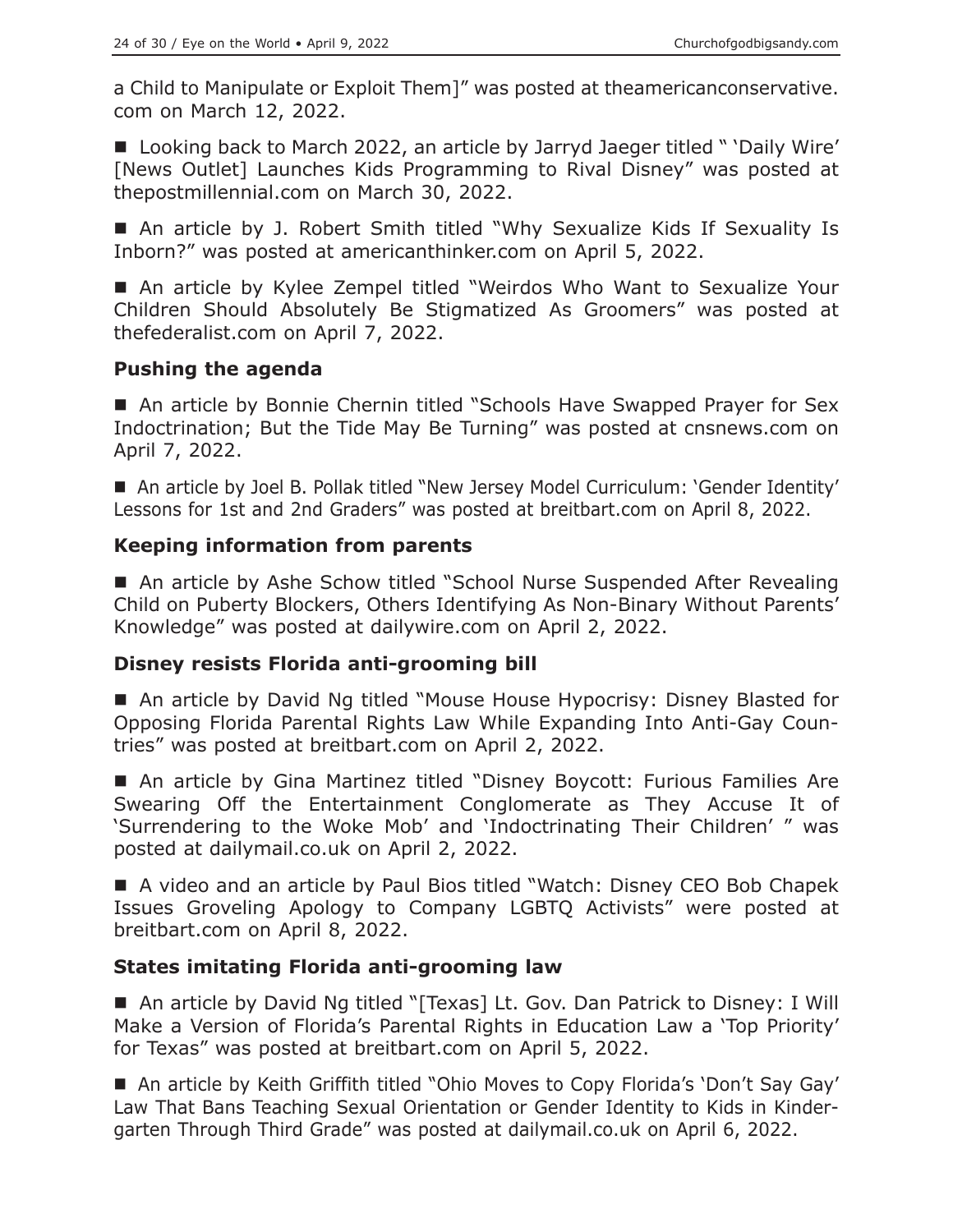## **Comments about racism and white supremacy**

■ An article by Ashe Schow titled "Catholic University [Carlow University] Speaker [Miguel De La Torre] Urges Attendees to 'Crucify Whiteness' And 'Ethically Lie' to Right History's Wrongs" was posted at dailywire.com on April 2, 2022.

■ An article by Gina Martinez titled "Top NYC Health Official [Dr. Michelle Morse] Sparks Outrage After She Refers to White as 'Birthing People' but Calls Pregnant Blacks and Hispanics 'Mothers' in Tweet" was posted at dailymail. co.uk on April 2, 2022.

■ An article by Alana Mastrangelo titled "Appeals Court Upholds Huge Verdict: Woke Oberlin College Must Pay \$31 Million to Bakery It Smeared as Racist" was posted at breitbart.com on April 3, 2022.

■ An article by Andrea Cavallier titled "MSNBC Host Tiffany Cross Says It's 'Utterly Ridiculous to Center' the Discussion About Will Smith Slapping Chris Rock Around the 'Opinions of White Folks' " was posted at dailymail.co.uk on April 4, 2022.

■ An article by Lillian Gissen titled "New Yorker Accuses Target [Department Store] of Racism After Discovering a Store Had Locked Up Darker Shades of Makeup in Security Boxes—While the Lighter Shades Were Left Totally Unprotected" was posted at dailymail.co.uk on April 6, 2022.

■ An article by John Rigolizzo titled "Chicago-Area Church Puts a Woke Spin on Celebration of Lent, Says It Is 'Fasting From Whiteness' " was posted at dailywire.com on April 6, 2022.

## **Comments about 1619 Project Author**

■ An article by Virginia Kruta titled " 'What Evidence Do You Have?': Chris Wallace Throws Down [In a Heated Debate] With Nikole Hannah-Jones on CNN+" was posted at dailywire.com on April 7, 2022.

## **Comments about Marxist BLM corporation**

■ Looking back to June 2020, an article by Mark Moore titled "BLM Leader [Hawk Newsome]: If Change Doesn't Happen, Then 'We Will Burn Down This System' " was posted at nypost.com on June 25, 2020.

■ An article by Alex Hammer titled "Black Lives Matter Secretly Used \$6 Million in Donations to Buy Luxurious 6,500-Square Foot Mansion With Six Bedrooms and Parking for 20 Cars in Southern California in 2020 Where Leaders Have Filmed YouTube Videos" was posted at dailymail.co.uk on April 4, 2022.

■ An article by James Gordon titled "Kenosha [Wisconsin] Elects GOP Executive for First Time Ever in Wake of 2020 BLM Riots That Caused \$50 Million Damage and Left City Looking 'Like a War Zone' as Conservatives Claim It's Early Sign of Mid-Terms 'Red Wave' " was posted at dailymail.co.uk on April 6, 2022.

■ An article titled "Texas Man Who Fired 13 Rounds [at a Minneapolis Police Station] During George Floyd Protest Sentenced" was posted at yahoo.com on April 6, 2022.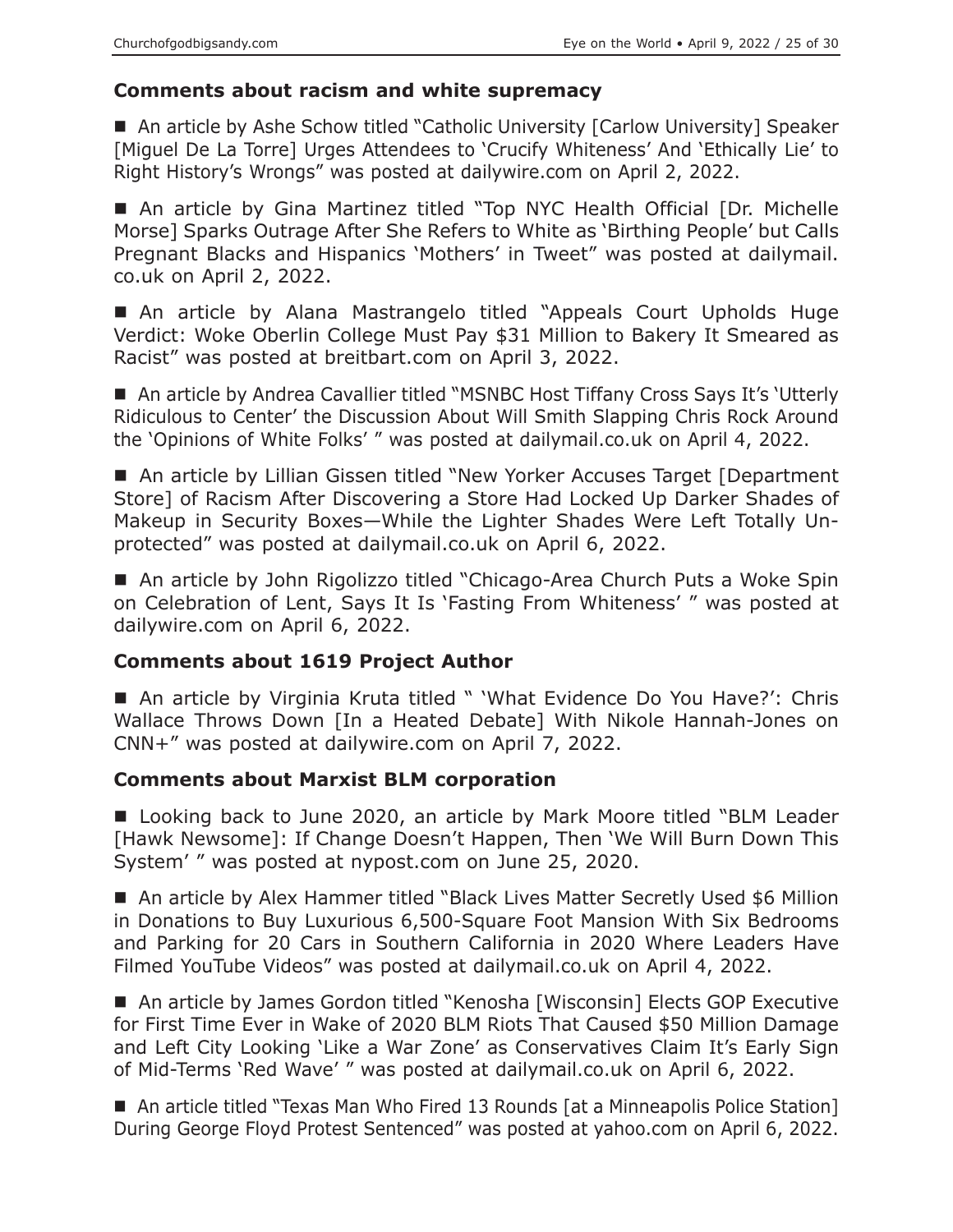■ An article by Harriet Alexander titled "Why Did BLM Buy LA Mansion for \$5.8 Million From Developer Friend Who Paid \$3.1 Million for It Just Six Days Earlier? Transaction 'Raises Serious Questions'—but Founder Patrisse Cullors Says Criticism Is 'Racist and Sexist' " was posted at dailymail.co.uk on April 7, 2022.

#### **Comments about police misconduct**

■ An article by Alexandra Jane titled "After a Wrongful Conviction, One Black Man Is Suing Everyone Involved in His 8-Year Incarceration" was posted at theroot.com on April 2, 2022.

■ An article by Alyssa Guzman titled "Minnesota Cop Will Not Be Charged for Shooting Black Man Amir Locke Dead During No-Knock Warrant as SWAT Team Searched for His Cousin Wanted on Murder Charges" was posted at dailymail.co.uk on April 6, 2022.

#### **Comments about Anthony Fauci**

■ An article by Hannah Bleau titled "Rand Paul: 'Once Upon a Time Anthony Fauci Could Tell the Truth' About Natural Immunity" was posted at breitbart. com on April 1, 2022.

#### **New variant**

■ An article by Mansur Shaheen titled " 'There Is a Covid Surge Under Way, No Question About It': Former FDA Chief Says Cases Are Rising Across America, but the Country Will Not See a Spike in Hospitalizations: Daily Infections Fell 8% and Deaths Are Down 13% Over the Past Week" was posted at dailymail.co.uk on April 8, 2022.

#### **Pandemic regulations had negative consequences**

■ An press release titled "Mental Health, Suicidality, and Connectedness Among High School Students During the Covid-19 Pandemic—Adolescent Behaviors and Experiences Survey, United States, January-June 2021" was posted at cdc.gov on April 1, 2022.

## **Vaccines—follow the money**

 An article by Natalie Winters titled "Fauci's Covid-Origins Allies, the Eco-Health Alliance, Boosted Investment Income by 350% Since Pre-Pandemic" was posted at thenationalpulse.com on March 28, 2022.

## **Comments about vaccine mandates**

 An article by Associated Press titled "Federal Employee Vaccine Mandate Is Reinstated by New Orleans Appeals Court: Says Biden Has Same Authority as a CEO to Require Employees to Get Jabbed" was posted at govexec.com on April 7, 2022.

## **Comments about vaccines**

■ Looking back to March 2022, an article by Hilary Brueck titled "A Doctor Leading a Trial of Moderna's Covid Vaccine for Young Kids Shares the 3 Most Common Side Effects He's Seeing, and They're Less Severe Than the Ones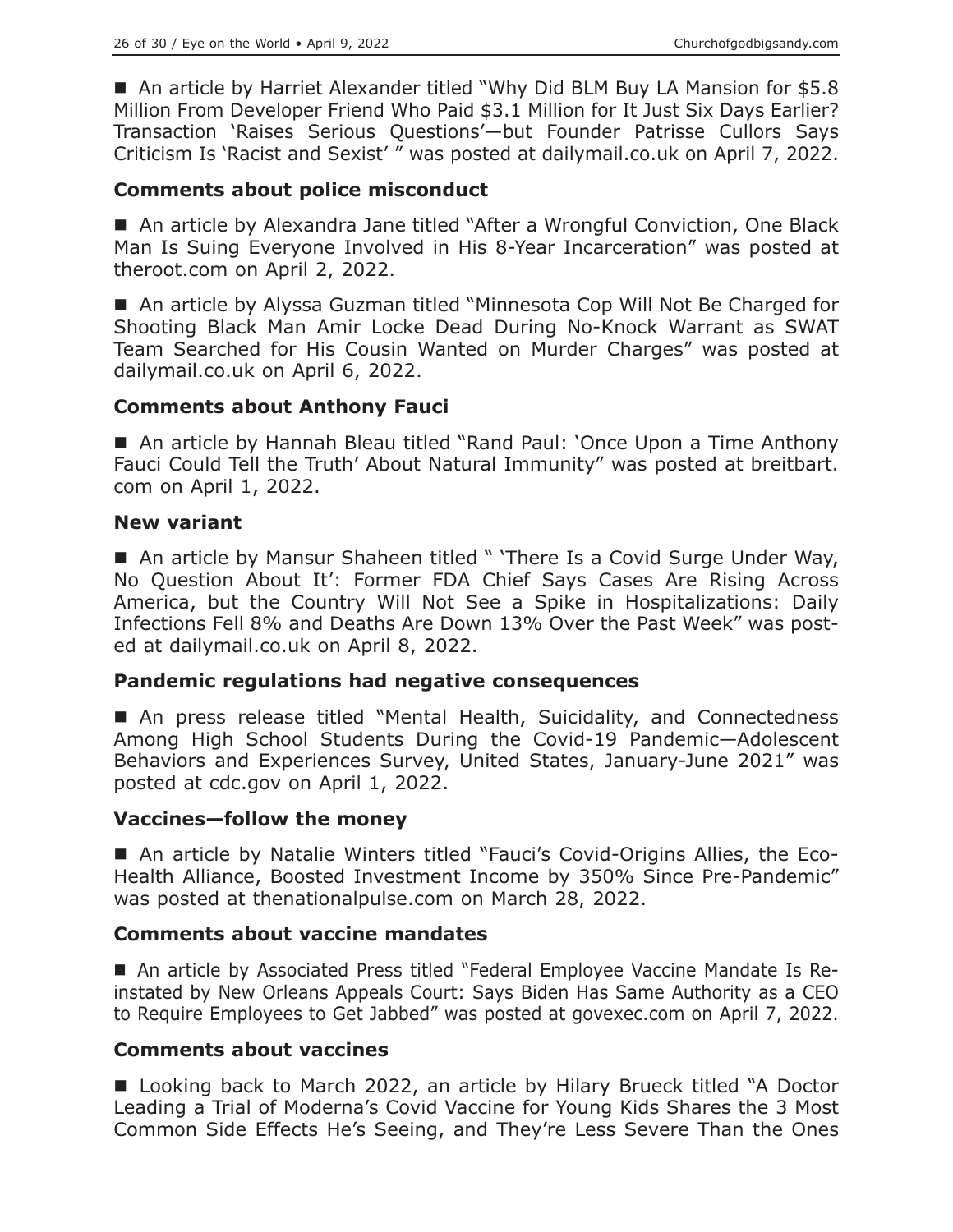Seen in Adults [Fatigue, Elevated Temperature and Irritability]" was posted at businessinsider.com on March 31, 2022.

■ An article by Chris Pandolfo titled "FDA Suggests Future of Covid-19 Vaccination May Look Like a More Frequent Flu Shot" was posted at theblaze. com on April 5, 2022.

## **Comments about masks in schools**

■ An article by Harriet Alexander titled "NYC's Maskless Mayor Attends Hamilton on Broadway—While Making Kids Under-Five Wear Masks in Parks: Eric Adams Is Forcing Children Who Are Not a Threat From Covid to Wear Face Coverings at Nature Programs" was posted at dailymail.co.uk on April 6, 2022.

## **Comments about masks at colleges**

 An article by Alicia Abelson titled "Johns Hopkin, Georgetown Universities Reinstate Covid-19 Measures, Mask Mandates" was posted at wtop.com on April 7, 2022.

# **Media—Journalism Competition and Preservation Act (JCPA)**

■ An article by Allum Bokhari titled "Big Media Lobbyists Try to Save JCPA With Sham Amendment" was posted at breitbart.com on April 7, 2022.

■ Looking back to March 2021, an article by Allum Bokhari titled "Establishment Media to Congress: Give Us a Handout to Stop 'Misinformation' " was posted at breitbart.com on March 12, 2021.

■ Looking back to March 2021, an article by Allum Bokhari titled "Hearing on Establishment Media Cartel Act Only Deepens Concerns" was posted at breitbart. com on March 15, 2021.

■ Looking back to January 2022, an article by Allum Bokhari titled "Jim Jordan Slams Senate Democrat Attempts to Revive Media Cartel Act" was posted at breitbart.com on Jan. 29, 2022.

■ Looking back to February 2022, an article by Allum Bokhari titled "Senate Dems Push Media Cartel Bill on Same Day as CNN's Zucker Scandal" was posted at breitbart.com on Feb. 2, 2022.

■ Looking back to February 2022, an article by Allum Bokhari titled "Politico Attacks Breitbart for Not Joining Media Cartel Bandwagon" was posted at breitbart. com on Feb. 3, 2022.

■ Looking back to February 2022, an article by Allum Bokhari titled "Former Antitrust Enforcer [Dr. Daniel Francis]: 'Nothing This Country Needs Less' Than Media Cartel" was posted at breitbart.com on Feb. 4, 2022.

■ Looking back to February 2022, an article by Allum Bokhari titled "Media Research Center's Dan Gainor: JCPA Benefits Same Media Giants Destroying Local News" was posted at breitbart.com on Feb. 4, 2022.

## **Other comments about the media**

■ An article by Wendell Husebo titled "Hillary Clinton Campaign, DNC Fined \$113,000 for Falsifying 'Steele Dossier' Expense" was posted at breitbart.com on March 31, 2022.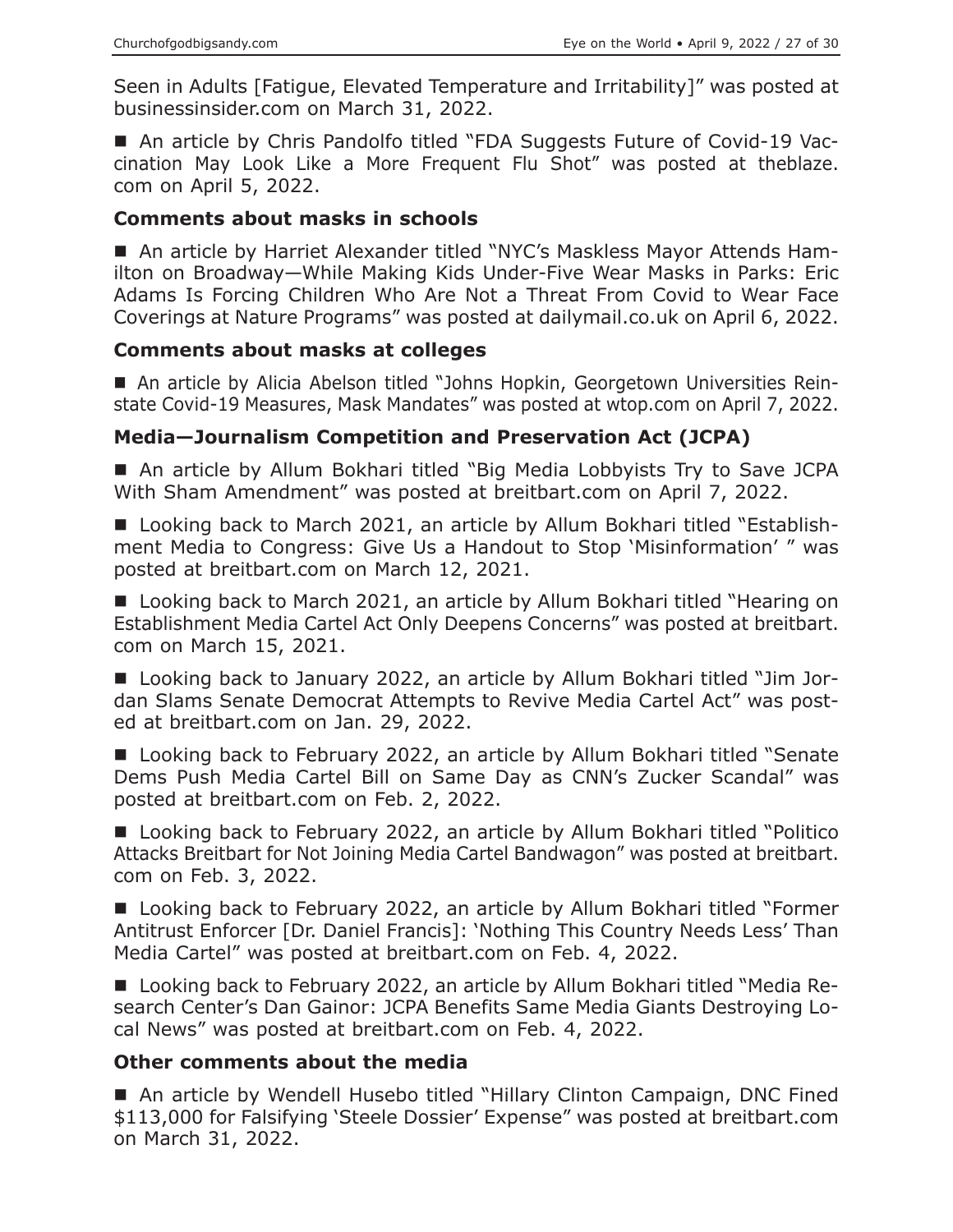■ An article by Joel B. Pollak titled "[NBC's] Chuck Todd Fails to Ask Hillary Clinton About FEC Fine for Steele 'Dossier' " was posted at breitbart.com on April 3, 2022.

■ An article by Charles Gaspanino titled "Dismal 'Plus' Sign: Is CNN's New Streaming Service in Peril?" was posted at nypost.com on April 2, 2022.

■ An article by Virginia Kruta titled " 'Americans Just Don't Buy' That: CNN Anchor [Abby Phillip] Blasts Biden for Blaming Gas Prices on Russia" was posted at dailywire.com on April 3, 2022.

■ An article by Virginia Kruta titled "MSNBC Host [Joy Reid]: If Republicans Get Their Way, America Is on the Road to 'Fascism Mixed With Talibanism' " was posted at dailywire.com on April 6, 2022.

 An article by Trent Baker titled "Tim Scott on Opposition to KBJ Confirmation: 'Joy Reid Is Saying a Black Man Cannot Think for Himself' " was posted at breitbart.com on April 7, 2022.

■ An article by Ann Coulter titled "Media Go Wild for Child-Porn Offender Friendly Judge" was posted at breitbart.com on April 7, 2022.

■ An article by Virginia Kruta titled "[Fox News Peter] Doocy Asks Psaki Why Justice Jackson Event Shouldn't Be Called a 'Super-Spreader' " was posted at dailywire.com on April 7, 2022.

■ An article by Staff titled "Joe Concha Rips Brian Stelter's Non-Answer to College Freshman: 'Who Can Defend the Indefensible'?" was posted at foxnews. com on April 8, 2022.

## **Democrats worried about Kamala Harris**

■ An article by Brian Flood titled "ABC, NBC, CBS Ignore Mass Exodus of Kamala Harris Staffers: 'They Don't Seem to Care' " was posted at foxnews. com on April 6, 2022.

## **Biden's mental capacity**

■ An article by Kevin Tober titled "Biden Says Michelle Obama Was Vice President During Speech" was posted at dailycaller.com on April 2, 2022.

## **Biden and Harris supporters and detractors**

■ An article by Timothy Nerozzi and Hillary Vaughn titled "AOC: Biden's Bad Polls Due to 'Young People Who Have Not Really Been Served [Including Her Push for Biden to Cancel Student Loans]" was posted at foxbusiness.com on April 1, 2022.

■ An article by Ben Zeisloft titled "Maxine Waters Yells at Homeless People to 'Go Home' " was posted at dailywire.com on April 1, 2022.

■ An article by Citizens United titled "Revealed: New Doc Shows How an Obama-Tied Dark Money Group Used Zuckerberg's Cash to Swing Election" was posted at breitbart.com on April 5, 2022.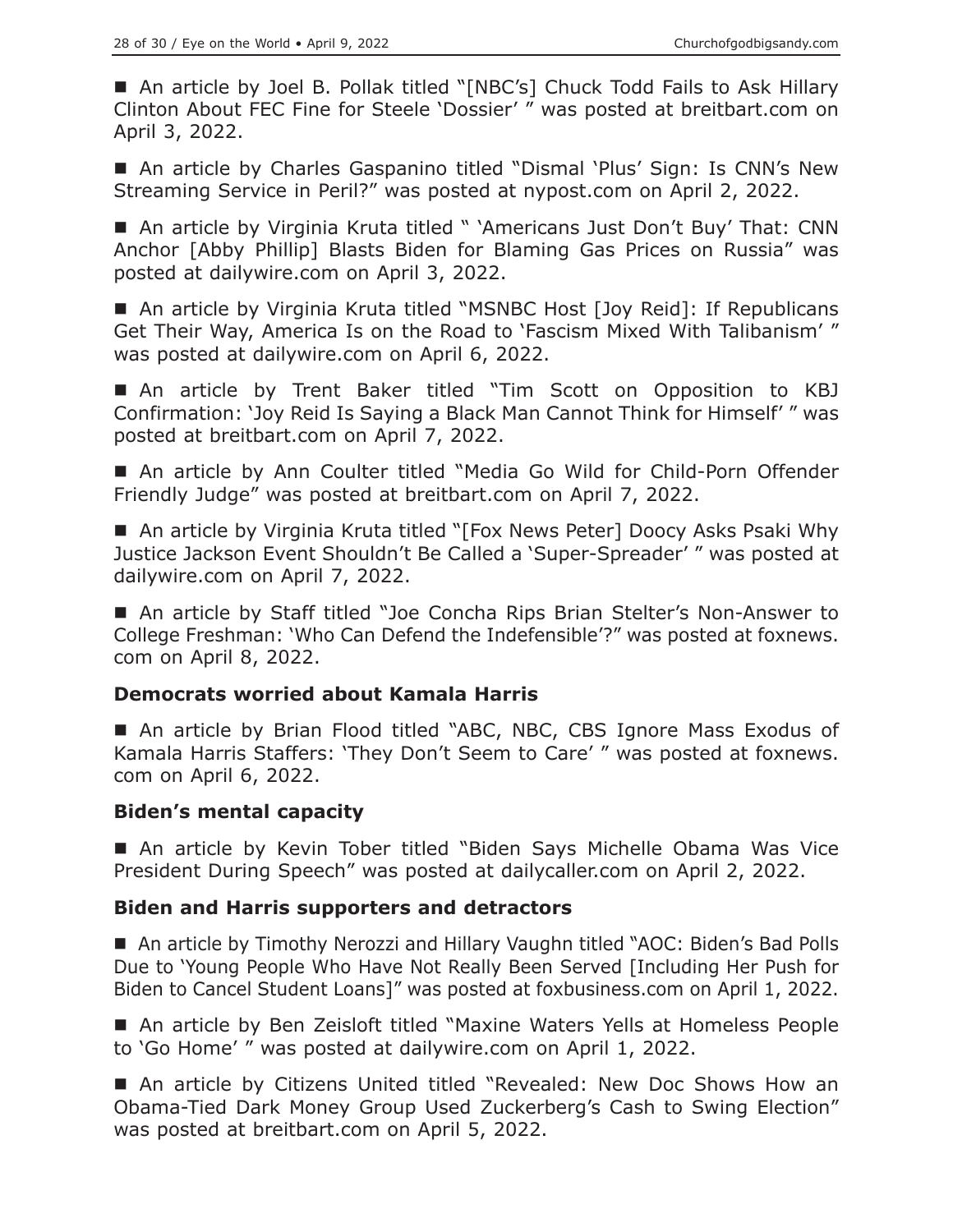■ An article by J.P. Knowles titled "Former President [Obama] Visits White House Completely Overshadowing Biden" was posted at dfctoday.com on April 7, 2022.

■ An article by Nicholas Ballasy titled "Moderate Dems Warn Emerging Iran Nuke Deal Is 'Unacceptable and Deeply Troubling' and 'Insanity' " was posted at justthenews.com on April 7, 2022.

■ An article by Katelyn Caralle titled "Secret Services Agents Assigned to Biden and Kamala's Residence Are 'Under Investigation' After 'Fake' Homeland Agents (Including One With 'Pakistani Intelligence Ties') Showered Top Government Staffers With Gifts" was posted at dailymail.co.uk on April 8, 2022.

■ An article by Morgan Phillips titled "Nancy Pelosi 'Blamed' Progressives AOC and Pramila Jayapal for 'Vying to Be Queen Bee' and Claims Democrats Have Alienated Hispanic and Asian American by Talking About Socialism and Abortion" was posted at dailymail.co.uk on April 8, 2022.

## **Comments about conservatives**

■ An article by Bob Ryan titled "When Did the Parties Switch on Civil Rights?" was posted at americanthinker.com on April 2, 2022.

 An article by Wendell Husebo titled "Mitch McConnell Donates to Liz Cheney [No Longer Recognized as a Republican, Because of Her Battle With Donald Trump]" was posted at breitbart.com on April 7, 2022.

■ An article by Eric Garcia titled "[Mitch] McConnell Explains Why He Would Back Trump in 2024 If He's the Nominee" was posted at independent.co.uk on April 8, 2022.

# **Trump supporters and detractors**

■ An article by Samuel Benson titled "Trump Says Secret Service Blocked Him From Joining Jan. 6 March to the Capitol" was posted at politico.com on April 7, 2022.

■ An article by Philip Bump titled "Why It Matters That Trump Wishes He Had Marched to the Capitol" was posted at washingtonpost.com on April 7, 2022.

■ An article by Nikki Schwab titled "FBI Steps In to Investigate How Trump Took 15 Boxes of Official Documents—Including 'Top Secret' Files—From the White House to Mar-a-Lago When He Left Office" was posted at dailymail. co.uk on April 8, 2022.

## **General interest**

■ An article titled "This Bride Charged Each Guest \$75 for Their Dinner Plate at Her Wedding, and People Are Saying It's Actually Becoming a Common Thing" was posted at buzzfeed.com on April 3, 2022.

■ An article by Mansur Shaheen titled "U.S. Considers Vaccinating Chickens to Protect From Devastating Bird Flu Outbreak That Has Caused 22 Million Poultry Deaths in America" was posted at dailymail.co.uk on April 4, 2022.